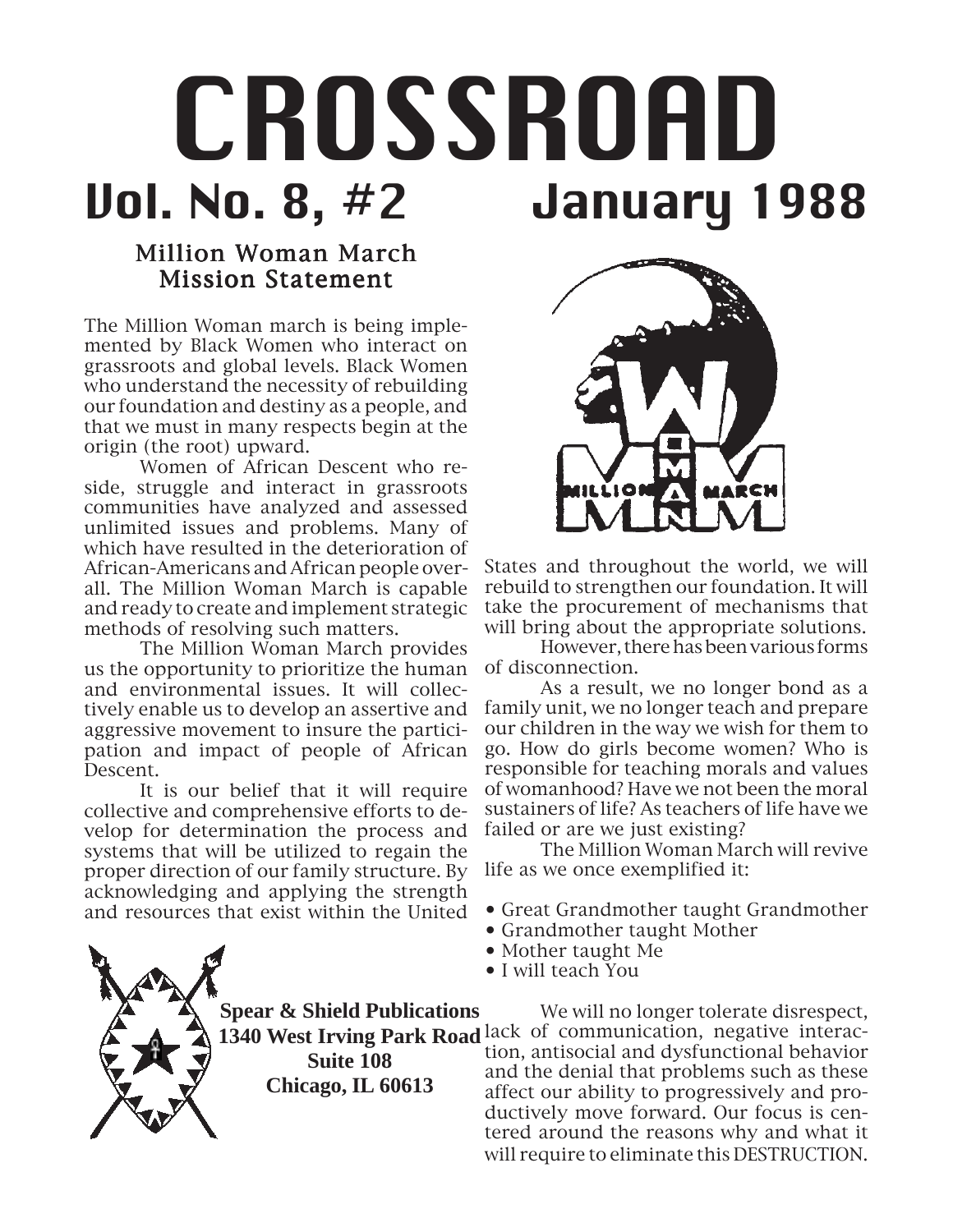• MILLION WOMAN MARCH: MISSION STATEMENT, PLAT-FORM ISSUES & INTERVIEWS . ENGLEWOOD RESIDENTS PRO-TEST POLICE BRUTALITY

• PILGRIMAGE TO CUBA • AN INTERVIEW WITH JOY JAMES • ON MALE-FEMALE RELATIONS • SPEECH BY geronimo ji jaga • ON VIOLENCE AGAINST WOMEN • NEWS & ANNOUNCEMENTS

Subscribe to CROSSROAD \$5/6 issues (individuals); \$15 (organizations); \$25 (international)



Million Woman March Platform Issues

1. National support for Congresswoman Maxine Waters, in the efforts to effectively bring about a probe into the CIA's participation and its' relationship to the influx of drugs into the African American community.

2. The development and completion of Black independent schools with a 21st century focus from pre-k through 12th grade.

**3.** The formation of progressive mechanisms that will qualitatively address the development and advancement of Black women upon leaving the penal system.

4. The development of health facilities that can offer preventive and thera-

peutic treatment, and a major emphasis on alternative and traditional medicines.

**5.** The formation of Rites of Passage centers academies which provide continual programming in addition to assigned enrollment periods.

**6.** The further development of Black women, who are or who wish to become professionals, entrepreneurs and/or politicians.

7. The further development of mechanisms that will assist Black women who are "in transitional" experiences which will facilitate them more effectively and progressively.

8. The examination of Human Rights violations of Africans in the Americas and their effects.

**9.** The development of programming that will bring about a sincere and respectful environment that will foster the necessary interaction with our youth.

10. The formulation of progressive mechanisms to combat homelessness and the numerous circumstances that attribute to the plight of sisters & brothers who are without shelter.

11. The development of mechanisms to ensure that the gentrification of our neighborhoods as it relates to public and private housing ceases.

12. The reclaiming of our elder's rights, who are entitled to the development of appropriate programs and support systems that will insure that their quality of life is maintained, enhanced and preserved.

The solutions must come from us (Women of African Descent) and the manifestation is our responsibility. There is plenty of work to do, prior to October 25th, and beyond.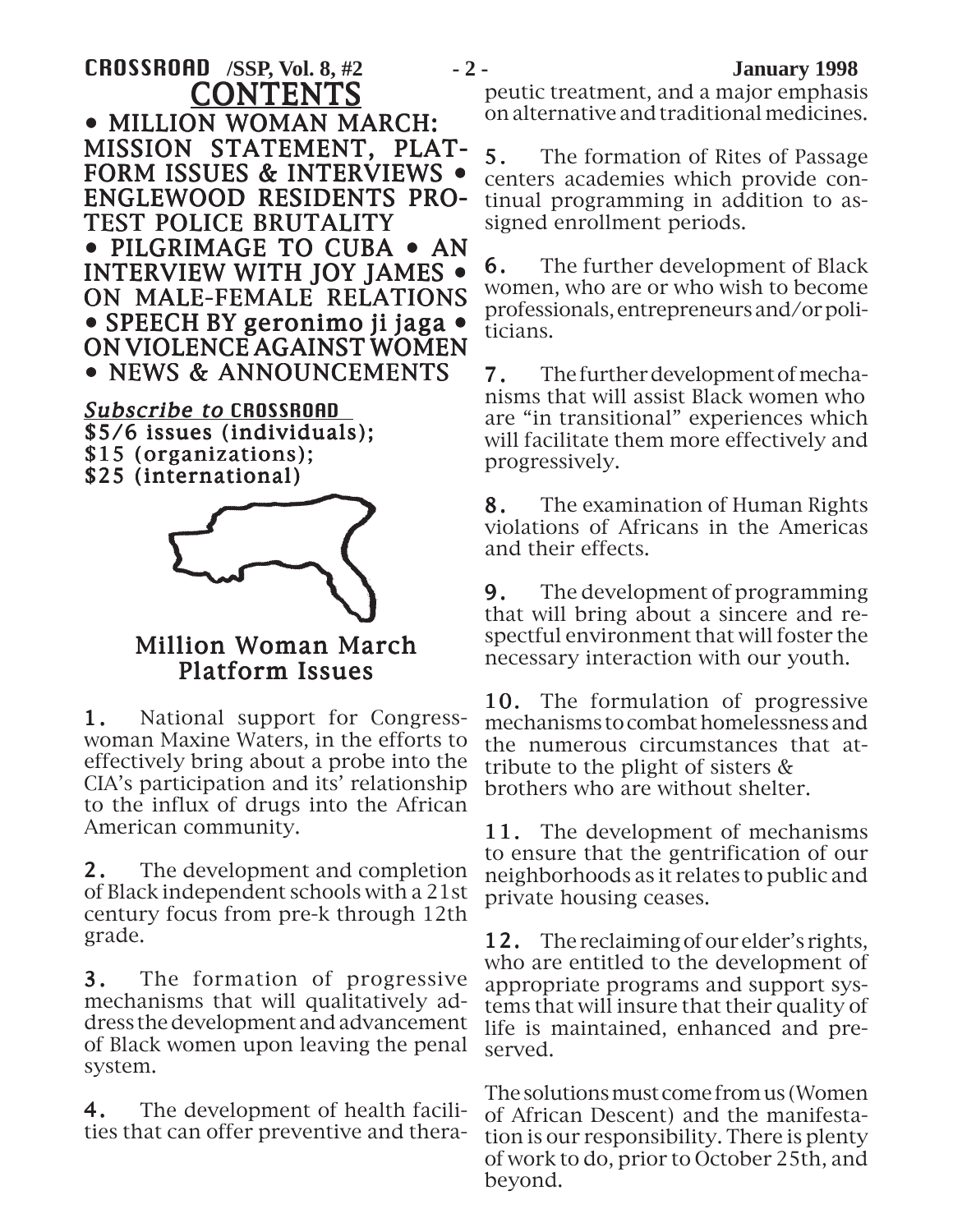# CROSSROAD **/SSP, Vol. 8, #2 - 3 - January 1998** Million Woman March Interviews

The Million Woman March was held in Philadelphia on October 25, 1997. We went to Philly to get the flavor and to be in support of sisters who came from all over the empire. It was truly wonderful to be in the presence of so many New Afrikan women. The Mission Statement and Platform Issues were widely circulated before We came to Philly, so the turnout seems to indicate a high level of unity with a fairly comprehensive vision of what New Afrikan sisters want for their community, especially if We compare this to our experience during the Million Man March, where the official document was not available until after the march. We had the opportunity to interview a few of the women that day and subsequently. Here's what they said.

Our first interviewee was India, a six-year old who came to the march with her mother.

**CR:** What do you think about all these women coming together today?

 $A$ : i'm happy.

**CR:** Do you think that there's gonna be some change in your community because of the march?



dia

 $A$ : Yes.

We next talked to a sister named Bea.

**CR:** How do you like the march today? A: This is nice; it was very interesting. i for one have never really did anything with my people, so for me to come out & help support it today was... a blessing from god.

**CR:** Are you from Philly?

A: No, i'm from New York. i came down just for the march.

 $CR:$  Do you work with an organization in New York?

 $A: No$ 

**CR:** Do you remember any of the speakers today?

A: i heard Sister Souljah, Elijah Muhammad's wife, but the closer you got, the less you could hear.

 $CR:$  So, when you get back home, is there anything in particular you plan on doing?

A: Probably just reflecting on today.

Next, We spoke with Sister Yvonne Malaika, the daughter of Delbert Africa. CR: What did you think about the march CR: today?

 $A$ : i loved seeing all the sisters, all the women. i'm here with my baby, my girlfriends. i've seen people from Chicago the Ausar Auset Society. And... i really can't believe that We all came together so fast, so soon. It has to be about 2 million people out here. i heard Sista Safiya speak — She tore it up!

This Sister came from Chicago.

CR: Did you get anything out of the march?

A: If all those people came out, and We were not organized - just think what We could do if We were!

**CR:** What would you say to brothers about the men that day?

A: They treated us like dollar bills. All they saw was an opportunity to make money. They were selling everything but the kitchen sink! One brother even In- jumped on one of the buses and refused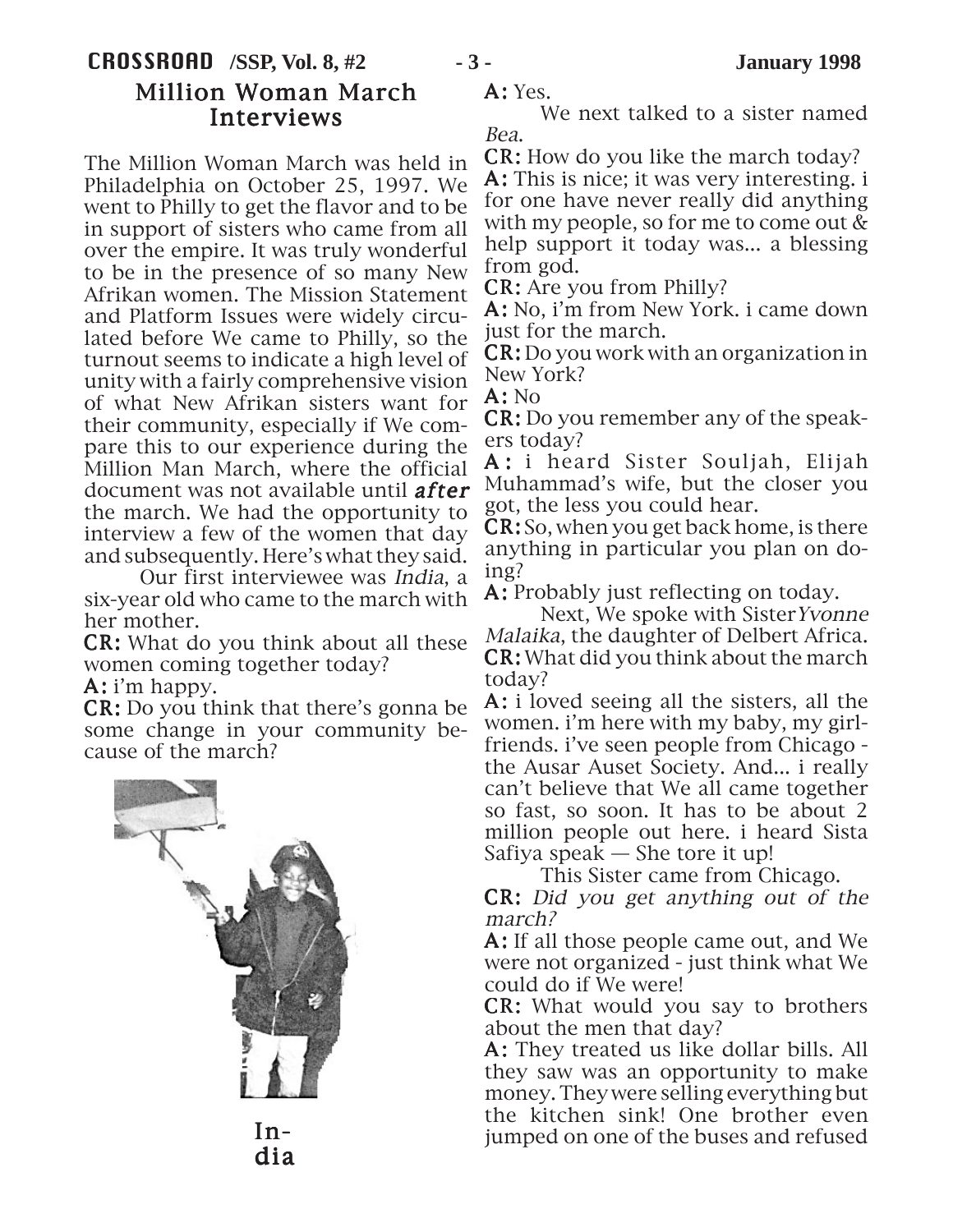to leave until he sold a t-shirt. i don't positive. think many of the brothers had much empathy for sisters. It was nothing like the Million Man March where sisters greeted the brothers with fruits and juices when they arrived in D.C.

**CR:** What would you say to sisters about the women that day?

A: They looked beautiful. They came out and represented. Although i don't think that We were all there for the same reason; especially since they came out mostly because of word-of-mouth.

Sister Loren is a college student. **CR:** Why don't you tell us a little about what you think



Loren

tivism, you have people trying to get other people involved in stuff.

munity sort of ac-

Because of that something can come out of it; there's a real potential. i felt good about it because i came down with my sisters from my school (Brown University). We organized really well to come down here.

i think a lot of times on campuses like that you don't really see Black students really doing anything & trying to be involved in things outside of their immediate university or community. Also, the brothers at our school organized to help us get down here; they cooked dinner for us last night, and presented a lot of stuff to us. They took us to the bus and that was all really

What's most important for me about this day is that the idea that it's a day for me, a day for us to just reflect & think about what We need  $-$  that's something We so rarely do. You know, having our own moment, almost like a second to ourselves... i just think that's beautiful. When i say "ourselves", i mean our collective selves. We do it for the rest of us & not just for one individual person. So i feel positive about that & i feel a lotta love today.

CR: Yeah, that's how i felt at the MMM, and CR: i feel it again today. So what would you say to people who didn't think it was important to come today?

A: i think that whoever feels that it wasn't important to come today just need to be straight with why they feel that. You know, have your ideas together, know what you think & know what you think in terms of Black people. Did you have something else you needed to do today for Black people that was more positive? 'Cause like if you had something that was mad productive to do today for Black people, then that's real, that could contribute a lot. But if you just don't think that it's important, then i disagree with that because it is important for us to see each other — to know that We're here because We're so divided in this country. It's painful, because so often We're alone & have nothing to call our own. At least here We can see that We can own ourselves and that there are lots of others struggling. Lots of people are building. i think that that's so important to see.

**CR:** i understand that you were in Cuba for the Youth Festival recently. Can you tell us about it?

A: i thought the Youth Festival was positive. What i got most though from the trip wasn't so much the festival; it was more just meeting the people & being in Cuba and just getting to see the collective energy. Just seeing the way the people view responsibility, the way people view race, the way people view so many things in just a completely different light.

You see, We can talk about, "oh, i believe in communalism", or "i believe in supporting each other", but when that's your life, that's what you do everyday when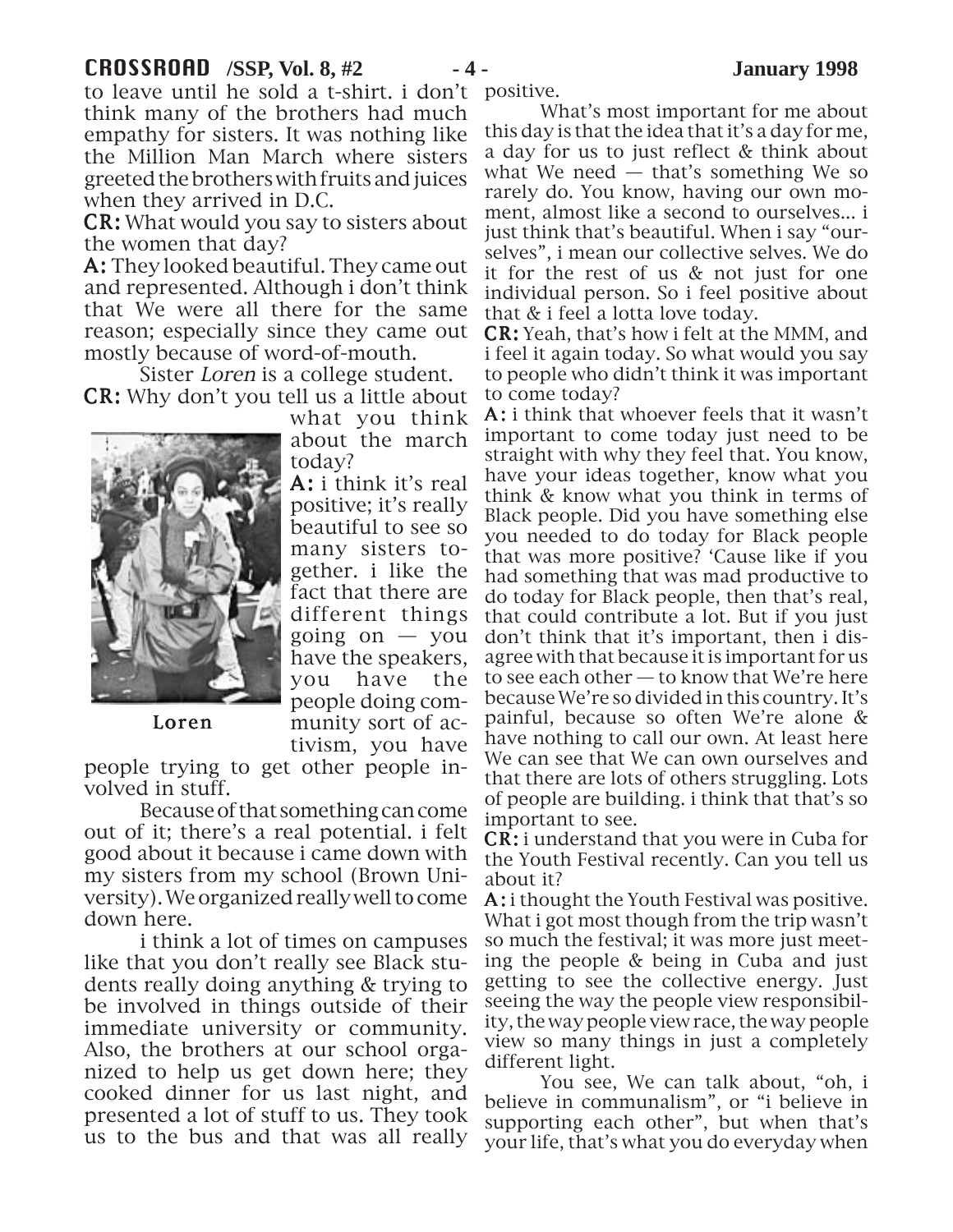you wake up. When you think about what you're gonna do & it involves everyone else — that's how you're living. i think it's very different than just having the idea in your head.

It was just amazing to see that; to compare Cuba to other places i've been in the Caribbean; to compare it to the  $u.s.$   $$ the lack of commercialism of everything there. Just the people — the way they organized for that conference was amazing. i stayed with a family that had a granddaughter who was thirteen. She stayed up all night one night working on this conference so that the participants were organized in their neighborhoods & in their families. That type of determination & support and the way you see your own agenda and your own quest as also part of the agenda and the quest for your nation. You see, i think We always feel detached from our nation in this country; We always feel detached from the united states — We have to! So the idea that you could be part of a nation where you feel attached, where you could have leaders; there could be people in power that you want to follow! That's just amazing to me. You wanna obey the laws — it's just a completely different sense of living & existing. So it was just really positive to see that.

**CR:** We appreciate this interview. What are you studying at Brown?

A: African Studies, Education and Environmental Studies. Basically, i wanna help build schools for Black people, that's what i want to do.

CR: Do you have anything else you want to say?

A: i don't have anything else to say. i love everyone. i love us. We're beautiful. i love CROSSROAD, keep strugglin' & stay strong.



# Englewood Residents Protest Police Brutality

on saturday 11/15/97, at the insistence of Sister **Janice Pass**, the nkrumahwashington community learning center, Woodlawn East Community and Neighbors Inc. (WECAN), Hal Baskin of People Educated Against Crime in Englewood (PEACE), and a host of Englewood residents and business owners held a march on the ninth district police precinct here in chicago. the march was held to protest the fact that "police brutality has reached a level of epidemic proportions and an all-time high" in the englewood community. brothers & sisters are being harassed and brutalized by those who are supposed to "serve & protect".

the march began with a caravan through the englewood community with car horns honking and bright orange window signs and ended up at the police station at 35th and Lowe. marchers demonstrated and protested for about 45 minutes. the police were in the midst of a shift change, so many had to rush inside past marchers chanting, "No Justice, No Peace, No Racist Police!!!". in an act of arrogance & blatant disregard for the human rights of the marchers, one person inside the station (of course, they hid themselves) put up a crude sign to the window: "FUCK YOU".

all of this is in the aftermath of the nationwide protests on october 22, as well as the recent beating of a westside teenager, which has gotten a lot of publicity. as a matter of fact, the two policemen involved in this particular incident are being disciplined. At the teenager's hearing (for "resisting arrest"!), court observers witnessed approximately 200 officers come in and stand around the courtroom, showing support for the brutalizers.

finally, the  $FOP$  here is fighting the city's efforts to institutionalize merit promotions. why? white policemen (i.e. *north*) americans, united states-ers, settlers), will get less promotions! for those of us in the know, none of this is surprising because We remember how the police threw a big fundraising party for jon burge & his cotorturers before the city finally caved in and fired him. just for the record, the first prize in a raffle that night was a handgun.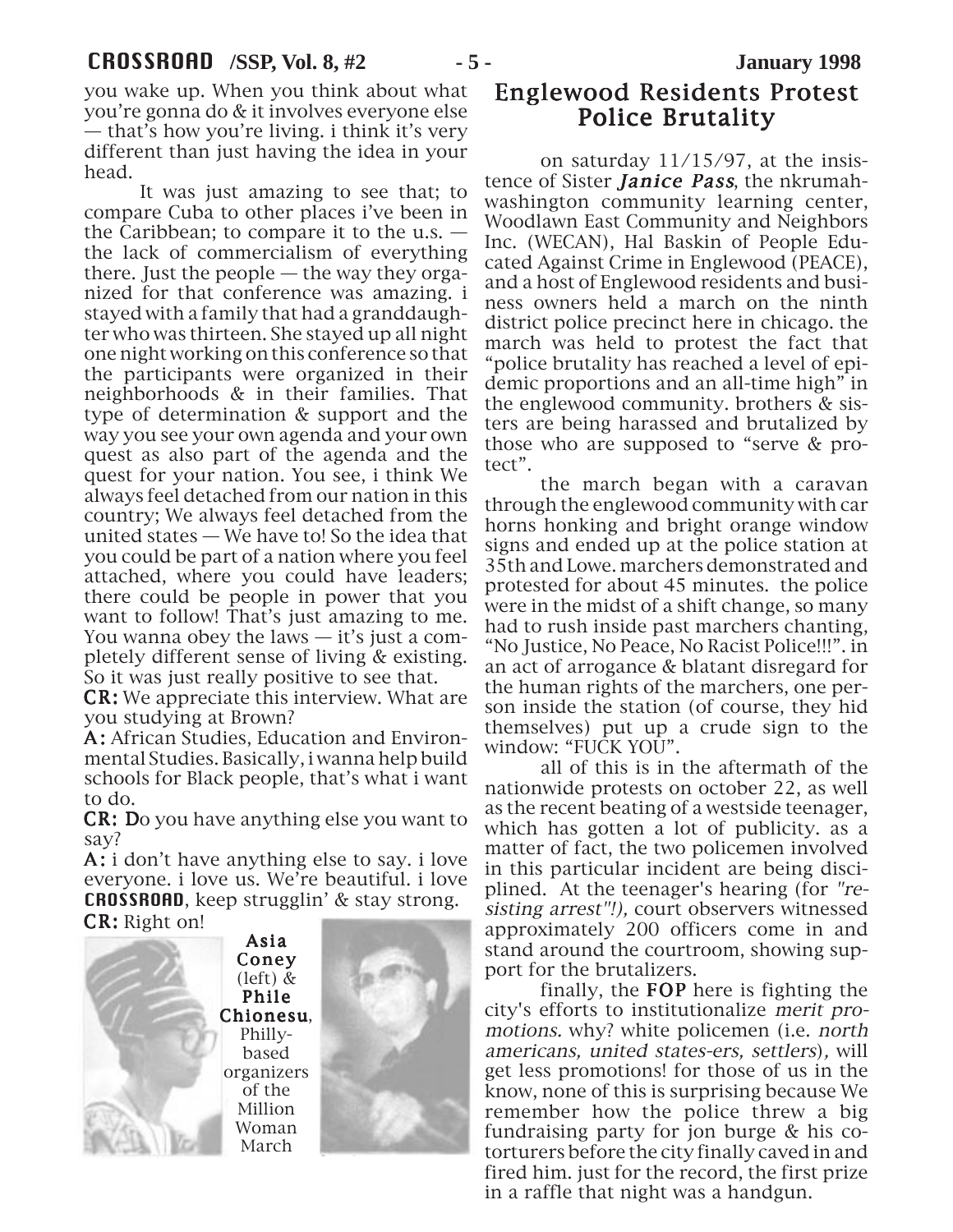## CROSSROAD **/SSP, Vol. 8, #2 - 6 - January 1998** Pilgrimage to Cuba by Michael Kurshan Emmer

About 900 residents of the United States, including myself, traveled to Cuba this summer for a trip less like a vacation and more like a religious pilgrimage. It was similar to a religious pilgrimage not because of any worship or prayer that was going on but simply because of the hope that it ended up producing. For many people, this was the most positive experience they have ever undergone. People wonder what we could have done on this trip for it to have produced such wonderful feelings. Why have so many youth, many of them people of color, returned to the U.S. so energized, so vibrant, and so ready to fight? One of the best gifts Cuba gave us was the reassurance in ourselves along with the reassurance that all our struggle so far has not been in vain.

For many of us who participated in this trip, it was the first time we had ever escaped the clutches of imperialism, United States style. To finally be liberated from the tyrannical, racist, land of the apathetic was a great feeling. We were living and working in a country that successfully pulled off a revolution, and although they are being badly punished for it through the blockade and other in human acts imposed by the United States, the revolution still lives! For many, this complete change of surrounding was energizing to the soul. It was a feeling of being delivered from captivity, of reaching the promised land. Knowing that for once, the police are actually on your side. This was the closest feeling to true democracy I have ever experienced. Completely different than our "democracy" which is based on nothing but rhetoric, and meaningless votes, their system of democracy seems to actually have the people of the land making the governmental decisions. ln Cuba, when they speak, they actually believe in what they are saying. Not only do they

mean what they say but they follow through on their words with actions. It was a great lesson on how to accomplish a goal.

From July 1 9th through the 27th as part of the Venceremos Brigade, a group that travels to Cuba every year from the United States, I lived with 140 other people from the U.S. in a school in the countryside. We took a bus each morning to a work site in a community named La Guinera. It was there that we split up into work brigades, some going to work in the Yuca fields (Yuca is a root, like a potato, and is an important part of Cuba's economy) and some, like me, going to help with house construction.

While helping the Cuban workers with the construction we became good friends with many of them. They gave up many things in order for us to be there and we greatly appreciated it and tried to work our hardest. For instance, every day at lunch time, in a country full of shortages, the Cuban workers gave up half their food so that we would also be able to eat. In the U.S. we have a lot but give a little while in Cuba they have a little but give a lot. We learned that these workers were people who had insufficient housing and so had signed up with this work unit. They were actually being paid by the government to build the homes that they, the people of the community, would then move in to. This system seems so simple and so obvious yet at the same time amazing because of how different it is from the way we do things. Here in the United States if you're homeless or if your home is in bad shape, you're stuck. There is no way the government will fund you to build your own home. This is in contrast to Cuba where they really respect everyone's basic human rights, such as the right to decent housing and many other human rights that get government funding in Cuba.

Along our trip some people from the United States delegation got sick. One of the things that struck me the most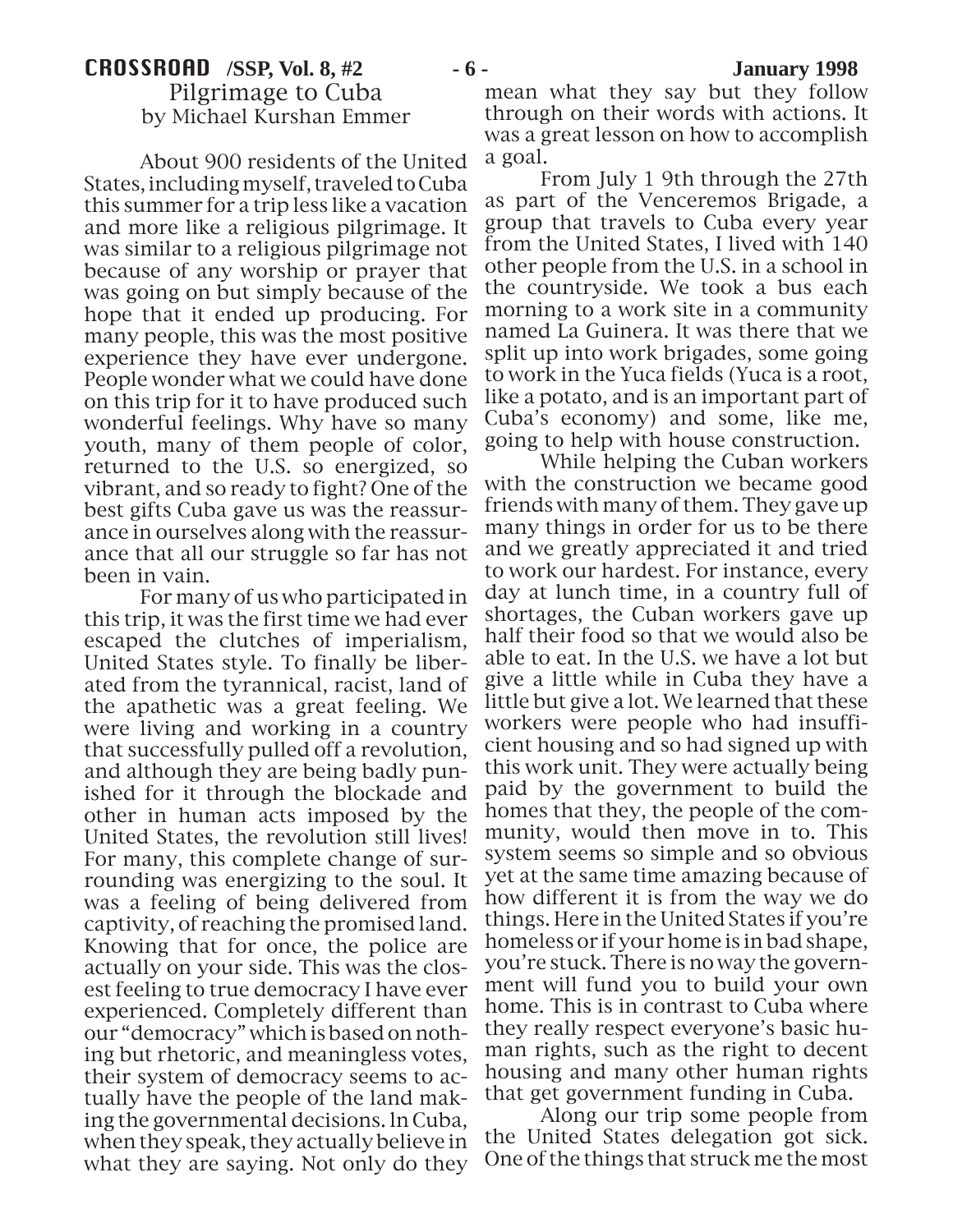about Cuba was how easy it was, even as the U.S. who sparked a standing ovation foreigners, to receive good health care. Not only is it easy, fast, and extremely thorough, but it is also free! This is another example of how the Cuban government really treats it's people with respect.

The absolute friendship emitted by the Cuban people to everyone around them is another example I think the whole world could learn from. I have never felt so safe and so surrounded by love as I did in socialist Cuba. The two strongest feelings I had in Cuba were that of revolution and that of friendship. These feelings were highly contagious and it seemed as if they were quickly passed on to all the delegates participating in the Festival. It seemed as if a sense of friendship was constantly present whether in a room with the delegation from China, Israel or even with other delegates from the U . S . Practically everywhere I went 1 felt the cause of revolution combined with the cause of solidarity and friendship.

On July 27 we left La Guinera for Havana where about 12,000 other delegates from 137 countries worldwide were arriving for the 14th World Festival of Youth and Students. In order for all the delegates to have somewhere to stay thousands upon thousands of Cuban families opened up their homes and welcomed us in to their families.

Each day there were many activities such as conferences, round table discussions, specific country- to-country meetings, and many speeches were given by extremely interesting people. All this along with the countless activities Havana itself had to offer led to a very exciting trip.

One of my most memorable days in Cuba started out with a conference on racism, fascism, and anti-imperialism. The conference was highlighted by an incredibly moving speech by a member of the New Afrikan organization from

from at least a thousand people that moved into a single united clap. That day I happened to be wearing a shirt that read "Free Sundiata Acoli" and had a picture of Sundiata on the front. I was sitting close by to the New Afrikan speaker and he saw my shirt and approached me about it. I told him I had visited New Afrikan prisoner Atiba Shanna many times and corresponded with Sundiata Acoli and he then explained to me that Sundiata was the one who had given him his name. But what made that day so memorable was later on while walking down the hallway after a Cuban-American

meeting. I noticed a very vibrant, strong woman sitting calmly on a bench to the right of me. I immediately realized that who I was looking at was Assata Shakur. After years of hearing the chant "Free Assata" I was now actually looking at a free Assata. Seeing that she was sitting there by herself I went and spoke with her and she was even more friendly than I could have imagined. I explained to her that I correspond with Sundiata Acoli and she asked me to tell him the next time I spoke to him that she loves him very much. Later on that day I saw her again with a line of about fifteen people standing there waiting their turn to speak to Assata Shakur living with freedom.

Another activity taking place at the Youth Festival was a speech given by a man named Pombo. Pombo had fought alongside Che Guevara in the Cuban revolution and Che was the one who nicknamed him Pombo. Pombo has now written a book about his experiences and his speech was full of many interesting insights into the life of Che.

The most intriguing and distinct thing I noticed about Cuba was that, unlike in the United States, they don't see everything through a prism of race. It is not so important there what color you are because racism isn't a problem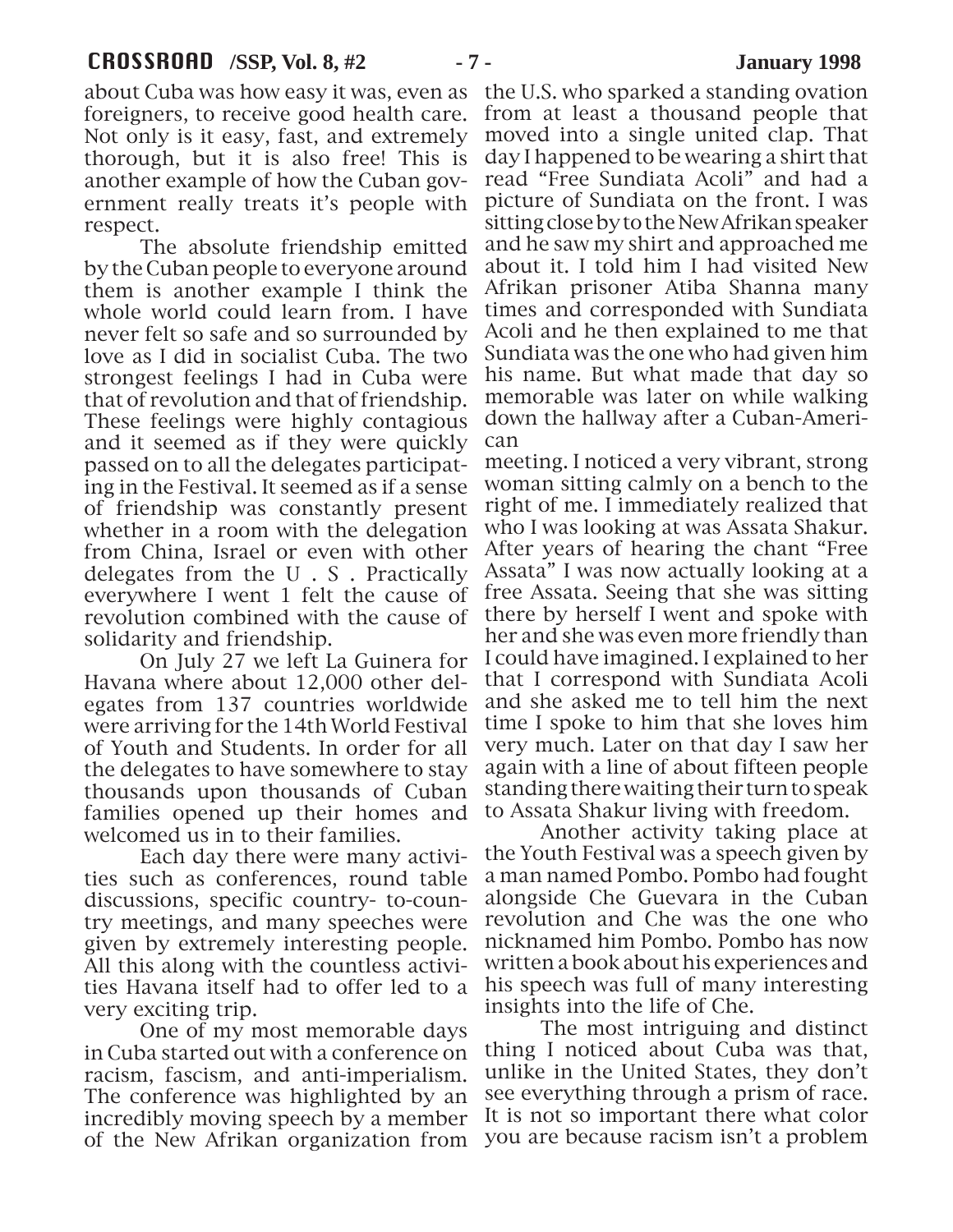there like it is in our country. If racism is present in Cuba it is completely different than racism in the United States because it is not institutionalized, that is to say it is not present in their system of government. Unlike the United States government they have no need to keep their people divided and in fact they are some of the most united people I have ever encountered. Their strong sense of community is what ties them together and you are a part of the community whether you are brown, yellow, white, etc. It isn't really of much importance.

The most positive realization that many people underwent in Cuba was that revolution is not only something to be discussed in a meeting but is a practical possibility for the future. In Cuba they are actually living the revolution and for them to be willing to share the feeling of it with young people from all over the world was a wonderful thing to do. It was as if they were trying to show us that a positive future free of imperialism, free of colonialism, free of racist prison systems, free of underfunded city schools, and free of police brutality is real and is more than just a dream. They helped to make it clear that the way we live in the United States is not the only way and that a real revolution is possible in every corner of the world .

#### CROSSROAD Support Network

News, Announcements, & Updates

• We are sad to send many condolences this issue. All of these comrades suffered losses since the publication of our last issue: Aminata Umoja (Mother), Khalfani Khaldun (Mother  $& 2$  brothers), **Tyehimba Jess** (Grandmother), and the family  $&$  friends of **Akil Al-Jundi**, who passed in August.  $\bullet$  The home of **Ahmed** Obafemi & Sanovia Muhammad was seriously damaged by fire recently; Please send all donations to: The Obafemi/Muhammad Clan c/ o MXGM, 1913 15th Street, SW; Birmingham, AL 35211 • Comrad-Brother Sekou Kambui has an upcoming parole hearing, and We're encouraging all who can make it to attend the hearing. Contact Raze The Walls! (Georgia), 2351 College Station Rd, Box 523; Athens, GA 30605. Sekou's new address is: (s/n William J. Turk #113,058), Bullock County Correctional Facility, P.O. Box 5107 (11/08); Union Springs, AL 36089. Sekou has also sent the following message in regards to a recent struggle We waged over his stolen mail:

(10/21/97) ...i thought i'd get word out of here to you to advise you that as of today's date, ALL outstanding newpapers, publications, pamphlets, books, and legal materials have been returned to me, including the illegally seized and censored "Tenth Anniversary Issue, Vol. 8#1, June 1997". Please let ALL THOSE who showed their solidarity w/us, and followed through w/protest letters to officials here in Alabakkkma, has resulted in small VICTORY!!! All materials censored has been returned from the commissioner's office and the officals at ECF where the incident originated... Anyway, all such materials are now in my possession!!! Thanks to all of them, for sure!!! The struggle continues...Until All R Free, Sekou Cinque • We've done many a story on police terror, and We'll continue to do so, but We also want to be balanced, so We must also discuss violence amongst the people. The violence of capitalist/ imperialism has the power to turn the victims into monsters who embrace individualism, greed, competition, and exploitation as operative values. We have heard horror stories (how can someone rape their own mother?); We have seen the little boy robbed by an older boy twice his age; We heard the working mother's early morning screams for help as she was accosted by some fool who threw gasoline on her & her daughter, threatening to set them on fire; We were the victim of a random attack as some brothers threw bricks through our windshield; what about the other day, when We heard the feeble cries of an old woman, "Somebody please, help me!", she had been left alone, but she was disoriented and obviously couldn't take care of herself. This is just shit We can speak on personally! How many other stories out there? How many are out there discussing how they can't work no regular job 'cause it "don't pay enough?", but they will turn around & talk about robbing or slanging or stealing? How can We build a new society with that kind of activity?  $\text{Re-Build}$  • Sanyika **Shakur** has a regular column which appears in the magazine, Rap Pages. Write to: **From The** Kamps, P.O. Box 17464, Encino, CA 91416  $\bullet$ Anti-imperialist political prisoner David Gil**bert** has a pamphlet now available called **AIDS**: Tracking the **Real** Genocide. Send \$3 to: *Coop*erative Distribution Service, P.O. Box 77452, Washington Capitol Station, Washington, DC 20013 • New Afrikan political prisoner Jalil Muntaqim's On the Black Liberation Army is now available. Send \$2 to New Jersey ABC-BG, P.O. Box 8532, Paterson NJ 07508-8532. Also check out Vita Wa Watu, Book 12. Send \$4 to Spear & Shield Publications.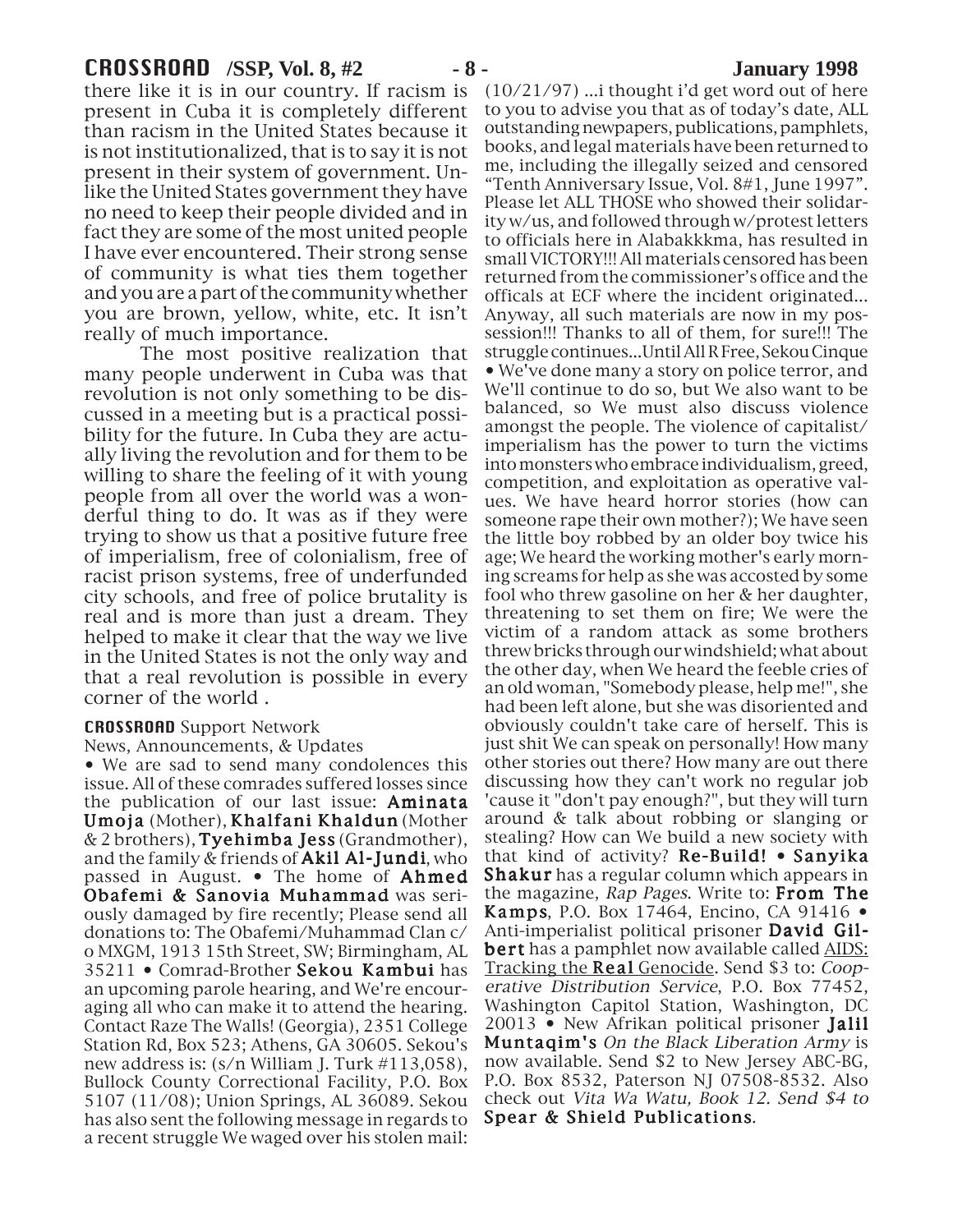## Radicalism Beyond Boundaries: Interview With Joy James

Joy James is the author of **Resisting State** Violence: Radicalism, Gender & Race In U.S. Culture (Minnesota Press) and Transcending the Talented Tenth: Black Leaders and American Intellectuals (Routledge Press).

Larvester Gaither: Anyone who has read your writings will appreciate your attempt at bridging or demystifying the "gap" between intellectualism and activism. What would you say to young activists who are attempting to resist racism, and organize, those who are trying to make sense of their political surroundings — yet see no need to read and study, to study the works of Frantz



Fanon, C.L.R. James, Angela Davis, just to name a few?

Joy James: I can appreciate the sense of being overwhelmed by activity and the pressing need to respond to crises and atrocities that emerge; but having down-time for re-

flection is absolutely essential. It seems to me, if your actions are guided by any kind of awareness of history, theory and struggle (and the longevity of struggle), that you would study your predecessors and contemporaries. That's what you've inherited, whether or not you're consciously aware of it; your inheritance shapes your praxis and the social environment and political setting.

I would also ask young activists: What sustains you? There's that raw energy of youth that's good for about a decade but then it begins to disintegrate. The hope, that's not a false hope, that keeps you going and the energy that's not coming from pure rage — and pure rage is good up to a point — is definitely tied by your connection to community which cuts through time and space, and that's found in the words of the people that you mentioned.

There's a kind of wisdom that they have. You know they're not perfect  $-$  but they're definitely a power-base to work from. So I would say that instead of handicapping yourself by ignoring your tradition and also your lifeline, you would want to hook up with it.

Gaither: Do you see this lack of study as a problem within the movement at this period in history?

James: I'm very guarded or reluctant to talk about "the movement" with any authoritative voice because I don't have an authoritative take on that. Having left the northeast corridor and being in Boulder, Colorado, I have a unique perspective (laughter). You know, like I need binoculars to see "the movement."

But with my own students, my black students and also with my non-black students, I think the issue of reading is a problem. I'm not sure how much people read and I find that worrisome. On some levels I become a little suspicious and worried; and then, I look somewhere else and I see this incredible productivity around letters and critical thinking, so it's a mixed bag.

School systems often foster a kind of ignorance or amnesia. If and when they promote black literature and black culture, it's not really the radical contributions that get highlighted.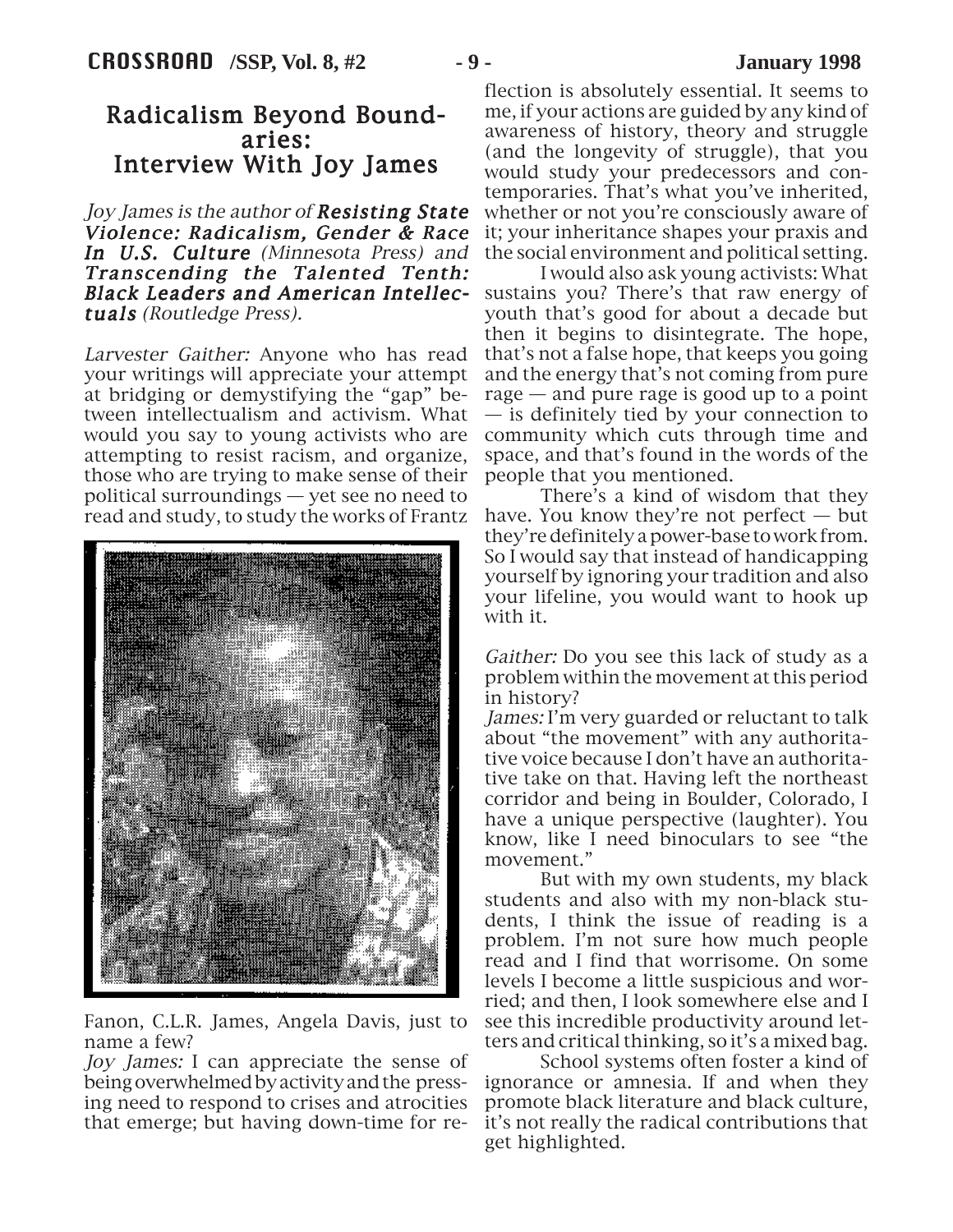Gaither: That's right because that was my experience coming of age in Central Illinois. For us, the writings of Toni Morrison were never placed in the context of radicalism. However, it was interesting to read in Resisting State Violence the essay you included on her non-fiction writing. Today as I read Morrison's non-fiction, I realize that she offers a radical critique of language, domination and violence. She also speaks against the persecution of writers and censorship, whatever the form. I understand this even more from reading your work.

James: That's a really good point because my first encounter with Morrison was through her novel The Bluest Eye. Years later, I heard her speak in 1995, in San Francisco where she talked about how this book went out of print and the only thing that kept it alive was that Women's Studies teachers demanded that the publisher reissue it (some black male writers were very defensive about its strong portrayal of black male sexual violence against black females). You're reading that book as a young black woman/girl and the issues of beauty and violence — especially if you're a dark-skinned sister— are so striking; it alters your consciousness in a way, and gives you an appreciation of Morrison as an artist.

But it wasn't until I read Playing in the Dark, as well as other essays, and understood her relationship with Angela Davis — Morrison was largely responsible for getting Davis published at Random House — that I began to have an appreciation of Morrison. Not only as this gifted individual and talented writer, but also as a very sharp analyst of what's going on in terms of race, culture and domination in this state. Most people though might not read her this way.

The Resisting State Violence essay ("'Discredited Knowledge' in the Non-fiction of Toni Morrison") first developed as a piece for the journal Cultural Studies which had a special issue on Morrison. I think I was the only person who wrote about her nonfiction. My back-ground is in political science not literature; when reading her I think, "Oh, she's a political theorist." But people usually don't approach Morrison's writings in that manner. That's an unfortunate lost

in terms of what we're reading and how we're reading it.

Gaither: Well, how difficult is it for black radicalism to show itself within the context of commodified intellectualism and or within a deradicalized academic context?

James: I used to torment myself with this question, ever since I got my first full-time academic job. And when I'm the most cynical, I call this my "post office job." You know how black people do the civil service thing, and that— from the perspective of a previous generation— used to be your bread and butter mainstay; who you were, intellectually and politically, you pursued after or around the job. The irony or the bad joke here is that what and who I am as a politicized intellectual is supposedly what I'm



being paid to do teach in a middle class, corporate setting. And I'm always questioning that. I think it's very difficult to keep integrity about your politics, an integrity about your work and be in a corporate structure, because that's basically all universities are

they're corporations.

In Transcending the Talented Tenth, I was critical of some black elites in their arguments that really deifies the black intellectual as academic. That argument is way off-base. It's self-serving when made by academics. It's like we're doing our own commercials, and promotionals for the universities which are at best neutral sites with community enclaves that nurture radical thinking, and at worst, a pernicious kind of draining state.

Gaither: How and around what stage in your development did you begin to question the notion of a "Talented Tenth"? Were there some glaring moments of contradiction or was it a gradual, protracted struggle to-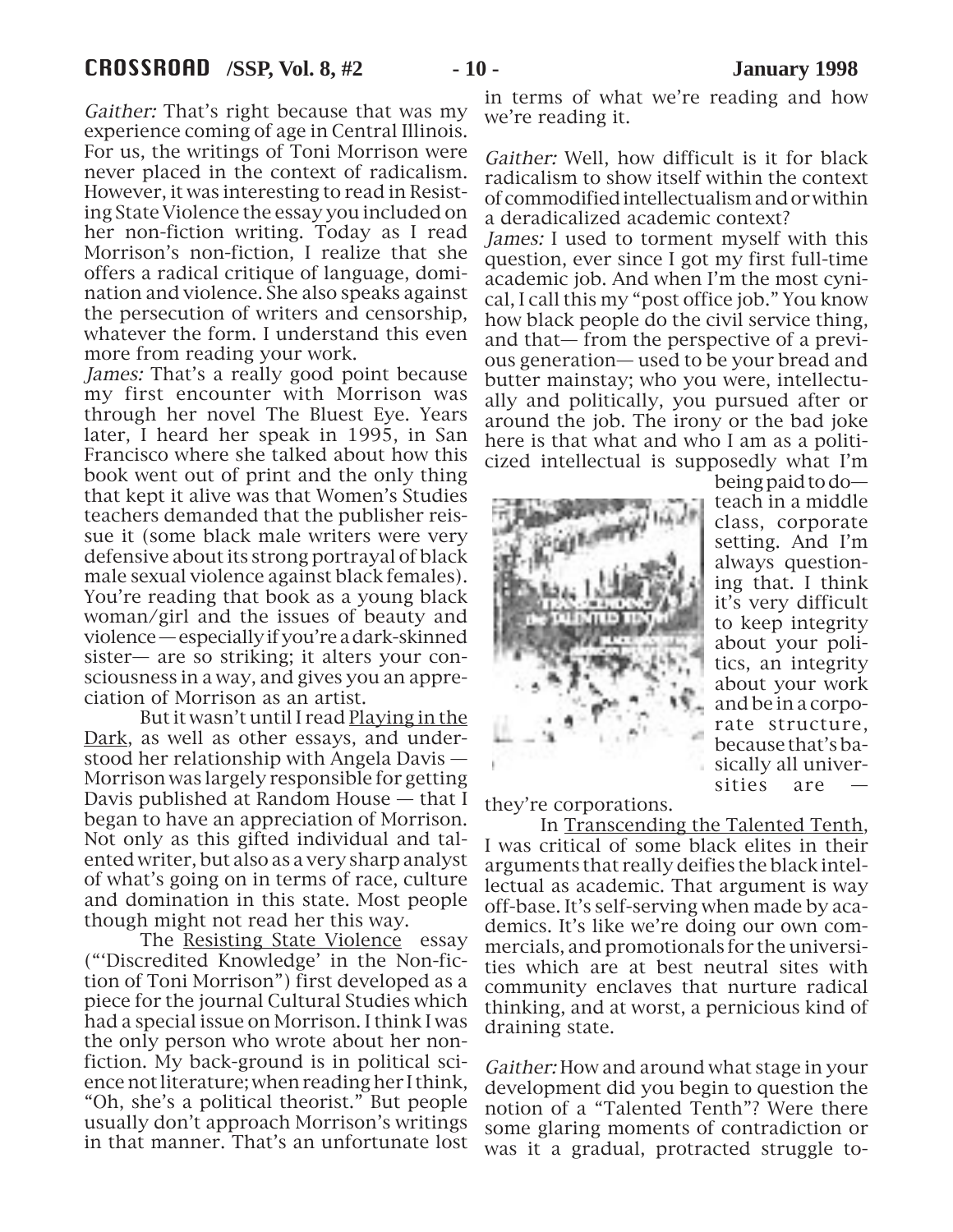wards political consciousness? Or perhaps ing graduate school in New York, cutting both?

James: When I was a young teen, I began to question. I grew up in the southwest, in a middle-class military culture because my father was a career officer. I read E. Franklin Frazier's The Black Bourgeoisie when I was about thirteen; I was an alienated youth who didn't quite fit in with my family and this suburban black middle-class surrounded by a more affluent white middle-class. When I was seventeen, I met the only Communist in town. This guy had a garage where he sold books by Marx, Lenin, Cabral, Fanon, works on labor history and the then revolutionary African struggles.

So certain contradictions and intellectual/political communities made me think more critically about class. I also had strong personal dissatisfactions with the caste I belonged to and its relationship with this white middle-class. Maybe it would've been different if I had grown up in an all African-American, all-black context, with the black bourgeoisie intact and independent. But I was always in the context of a black middleclass juxtaposed with a dominant, privileged white middle-class. And through my experiences with the universities, that's what I see: the black academics are juxtaposed and contrasted with the normative academic which is white and bourgeois. So class is always filtered very strongly with a sense of race and these polarities of inferior/superior, and the contradictions of cross-over attempts and justifying your black (academic) existence.

After meeting cosmopolitan, urban radicals in New York, I learned a lot about how much I had assimilated into "the bourgeoisie." These black intellectuals and activists had a sensibility that was very different from that of someone raised on a military base, someone like myself whose acts of resistance consisted in not pledging allegiance to the flag, sitting down during the pledges/"Star Spangle Banner." Through New York City activism, I saw how much I had internalized in assumptions about "going up the ladder," "making it," the "successes of integration politics," and civil obedience or loyal opposition to the state. Do-

classes to organize, were the finishing schools, the finishing lessons on my consciousness that still is taking shape.

Gaither: In the first chapter of Resisting State Violence, "Erasing the Spectacle of Racialized State Violence," you provided an interesting critique of Michel Foucault's analysis in Discipline and Punish of state punishment and violence. It's an in-depth analysis of the limitations of this particular book for those of us attempting to effectively resist US state violence, particularly the racialized context in which this violence has and continues to take place. But what theoretical resources would you recommend that are useful in bettering our understanding on this issue?

James: I would immediately suggest Live From Death Row. There's a real brilliance Mumia Abu-Jamal has that people recognize, particularly those focused on a stay of execution and a new trial for a man who anyone that has the capacity to reason could see was never accorded due process and framed by the Philadelphia police, DA and judiciary for the murder of the white policeman Faulkner.

In terms of other theoretical works, there are a number of authors that people could examine. I'm re-reading Fanon whose work is very helpful. Noam Chomsky's work, Ward Churchill's writings are important. Cedric Robinson has several new books on race and fascism; Chinosole's work on incarcerated peoples is essential reading.

Autobiographies are also important: Assata Shakur's autobiography, George Jackson's Soledad Brother.

If you really want to understand visceral forms of violence that are being experienced in the states today, you have to seek out this genre of writings that is being produced by what I call "prison intellectuals." It's in a category all by itself; it's a microcosm of hell exposed and critiqued. If you really want to see the flip side of the racialized democratic state without its cosmetic surgery, you have to look at these works.

Although Mumia's latest book Death Blossoms was smuggled out of SCI Green—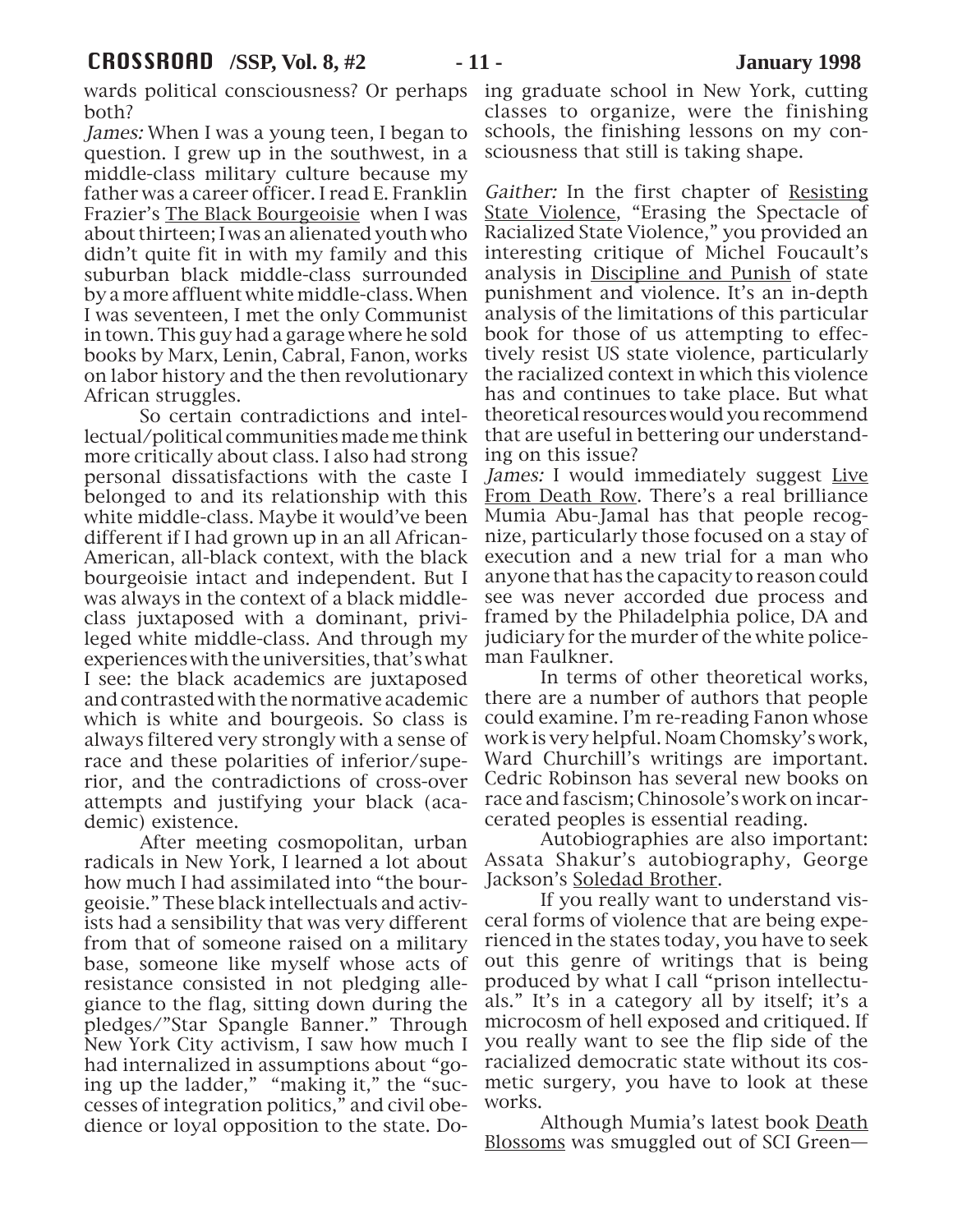#### CROSSROAD **/SSP, Vol. 8, #2 - 12 - January 1998**

and he'll be punished for writing it — the nival, dancing, listening to the steel bands, work can't always come out in book form. The legislation coming down prohibits prisoners from granting interviews in about seven states, Pennsylvania and California included. It's becoming very difficult for prisoners to get access to writing or publishing. This is especially true for political prisoners (Amnesty International states that there are over 100 political prisoners in the U.S., a number of them are incarcerated for their organizing around black liberation). So their words are being disappeared from us because they offer some of the most critical and incisive analyses of the abuse of state power. Studying their works is indispensable if you're talking about truly progressive politics; but now you have to fight to even hear their words.

The written word is vital but the oral word has never lost its value, and it continues to appear in political ways in testimonies from family members, lawyers, religious leaders and journalists who still have access to the incarcerated. If you're lucky, you live in a place that has community radio. I'm not talking about NPR which canceled Abu-Jamal's commentaries after it was intimidated by the Fraternal Order of the Police and conservative officials such as former Senator Bob Dole, or Temple's radio station where the university President canceled "Democracy Now" before it could air Abu-Jamal's radio commentary. Stations like WBAI or the black radio station WLIB in New York, even Boulder's Pacifica station, KGNU, will air programs like "Democracy Now" so that you can hear these voices analyzing prison conditions, the so-called war on drugs, militarism, racial and sexual violence in the U.S.

Writing the chapter on Foucault which is very critical about how he erases racist violence in state domestic and foreign policies, I relied on information gotten from listening to these radio voices, reading the media through them. I also learned from street demonstrations and even partying taught you political lessons. For instance, In the late 1980s there were militant protests against NYPD racism and police brutality. One weekend my friends and I were checking out Brooklyn's labor day Caribbean Car-

watching the floats, and then we glanced up and there were NYPD sharp shooters standing on the roofs lining the parade route in this black neighborhood. We all have differences in our political experiences but we need to be able to hear those various experiences in order to collectively learn from them. You can't rely solely on published literature, not everybody's politics makes it into print that's widely distributed. In fact, black activists and radicals never solely relied strictly on published literature for their information and analyses; that seems to be more of an academic tendency.

#### Gaither: The issue of fascism is dealt with in Resisting State Violence.

James: There's an entire section in Resisting State Violence on "Cultural Politics: Black Women and Sexual Violence" which I want to emphasize because we don't always talk about organizing against sexual violence in connection with state violence and abuse.

 The discussion you refer to on "fascism" appears in the first chapter where I speak about a number of issues including police violence against black women. Someone who reviewed Resisting State Violence took a section where I talked about fascism out of context. They suggested that I was exaggerating and basically wrote, "Well, this book is interesting but she sort of trips . . . ." In fact, the chapter on "Erasing the Spectacle of State Violence" goes through a careful argument about when the term "fascism" is used without hyperbole; it pursues a careful analysis using the work of Chomsky, Churchill, Manning Marable, and the UN Convention on Genocide. I explain that the term is applicable to certain aspects of U.S. foreign and domestic policies.

Look at the misuse of police powers, the funding of terrorists in contrawars in Southern Africa and Latin America during the Reagan administration, the racist use of the death penalty, the links between drugtrafficking, rightwing politics and U.S. covert operations (Irancontra, etc), and the increase in police powers despite police abuses and brutality. Clearly, these are scary times.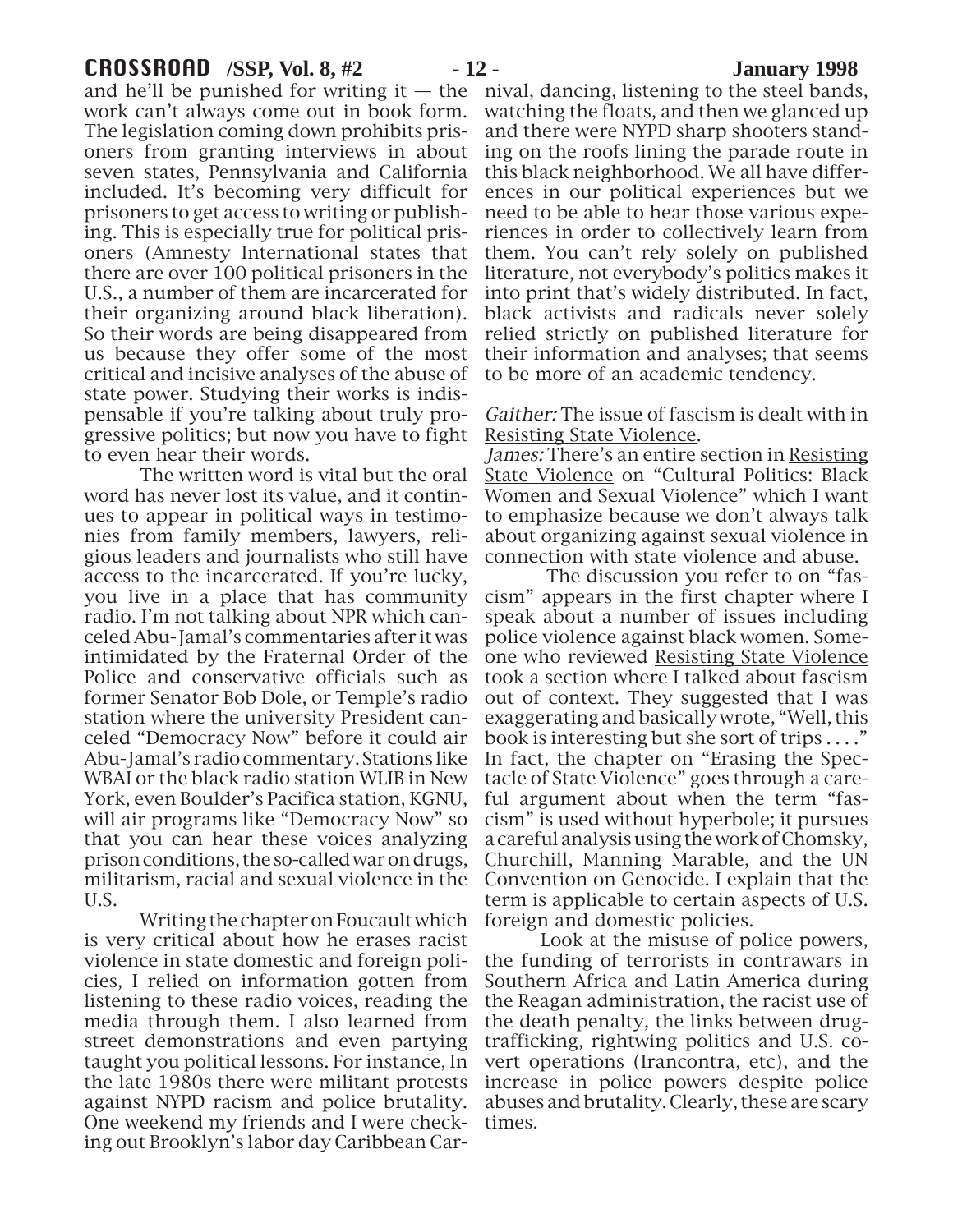Gaither: Particularly if you exist within the context of this incredible acceleration in policing and surveillance. Part of the community, particularly middle-class blacks, those who live apart from the poorer blacks (the so-called underclass), aren't going to see both sides of the coin, their view into this social context is through mass media. But the so-called underclass lives within this context.

James: If you look at these conditions and the devastating impact state policies have, the logical end product of racism has to be genocide as defined at the 1948 UN Convention on Genocide. Genocide not only means the complete elimination of a people, but also the destruction of them in part, the destruction of culture, of their sense of independence and autonomy, of their family structure, of their say over their children. It's a useful document which William Patterson and the Civil Rights Congress used in 1951 to petition the UN. It became a book which is now out of print called We Charge Genocide: The Crime of Government Against the Negro People.

If you look at the logical conclusion to racism, you have to demystify genocide, fascism and holocaust; you have to demystify them from being fixed in historical periods that we as a nation have supposedly transcended. Mystification has allowed the US to white-wash its own complicity in crimes against humanity.

We should remember that historic moment, the W.W.II era, where the U.S. blocked entry of Jews into this country and afterwards recruited Nazi militarists and scientists to work for the government. They did (and do) the same thing with other dictators and torturers in different parts of the globe. The US government has granted asylum to avowed fascists, some of whom it placed on payroll. We can talk about the creation of the CIA and its predecessor the OSS which worked with the Mafia, with organized crime and with fascism in order to break a trade union movement and communist activism in Europe. Most talk about racism/fascism in the US by pointing to extreme "fringe" groups —the (Ku Klux) Klan, Nazis, or Neo-Nazi Skin-heads; but we

should also talk about how this anti-human ideology around race has filtered into the national consciousness and national politics— both domestic and foreign politics.

One of the problems with the black political rhetoric that has the most credibility today is that it doesn't talk about state violence. In The Future of the Race, Henry Louis Gates Jr. and Cornel West offer a kind of free-enterprise, Protestant work ethic thing they're trying to jump-start for poor/ working class blacks. Okay, fine. Everybody should work, we should build our communities but at the same time you have state policies that are destroying communities, incarcerating people unfairly. Cornel West notes this in other work, like his foreword for Abu-Jamal's Death Blossoms or his Pacifica radio introductions to Mumia's commentaries. But more people are going to encounter him through The Future of the Race and its liberal ideas.

We face a situation in which The American Bar Association, which is far from radical, has publicly issued a report expressing reservations against the death penalty because of its racist application among other things. But politicians— who more so than anyone else, know that the application of the death penalty is class and race biased (most of the people on death row are people of color, if you kill a white person you're eight times more likely to be sentenced to death)— do not. There is an inequity in sentencing where one of seven black men are incarcerated or in some way tied to the criminal justice system and consequently potentially cannot vote. Chain-gangs have reappeared; just as the people successfully bring a law-suit against this act, wardens devise the Hitching Posts where African Americans can be tied like dogs all day outside in the sun for refusing to work (for about 20 cents an hour).

Gaither: I'm generalizing, and that's something I don't detect in your writings, however, if you talk to any "American" socialist about race-relations, they will invariably point towards Cuba. Yet, in my view, even in a society where the state takes a position against racism and sexism, both appear to remain intact. How do black progressives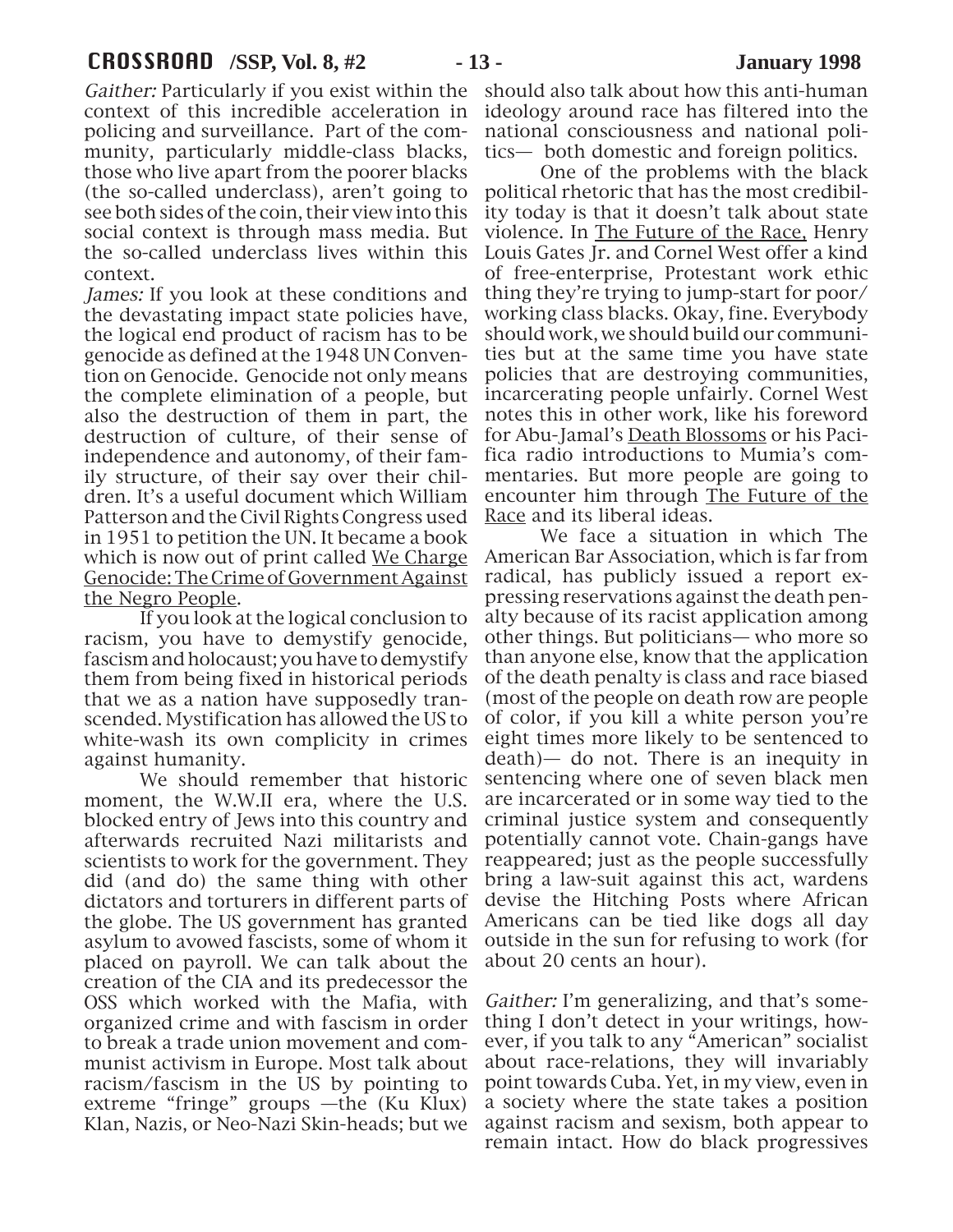address the these issues within the context of socialism in America? Or is the socialist model insufficient?

James: That's an interesting question, particularly at this time, because the socialist model has sort of gone through the wringer, it has been torn apart. I think that the interesting thing about Cuba is that it's so close to the states; only 90 miles south of Miami. It seems to be on some levels amongst one of the few successful socialist models. They've gone through this horrible period with the Soviet Union collapsing. It makes you want to ask how successful was the Cuban model if it was dependent on the Soviet Union? And the Soviet Union has its own contradictions, right? But Cuba is the only socialist state in this hemisphere. And we're talking about a hemisphere in which the US has undermined and funded the destruction of other socialists models such as Argentina, Guatemala, Nicaragua (Nicaragua was probably one of the most recent). Now you have Cuba that is on one level this source of immense pride on the part of a number of African American radicals for several reasons. In both books I reference Rosemari Mealy's Fidel & Malcolm X: Memories of a Meeting about Malcolm's encounter with Castro at the Hotel Theresa in Harlem. It's interesting to look at the decades old relationships between black radicals and Cuban revolutionaries.

The U.S. government refuses to allow an independent base in this hemisphere; it refuses to allow a sovereign country that it does not dominate and control to exist. So, on the sure level of having been able to withstand these pressures, Cuba is to be applauded. Now, that does not mean that Cubans have not struggled with what they've inherited. We've been poisoned over the last 500 years with this colonial mentality tied to white supremacy and racial superiority. Maybe Cuba has been able to make great inroads in terms of capitalism; some people would say they've made considerable advantages against racism. But there are vestiges of racism that continue and those vestiges have become a bit more virulent lately as Cubans have begun to rely on tourism. And when they're talking about tourism, they're not talking about anybody

much other than Europeans — meaning Canadians, people from Spain, people from Italy, Germany and others who come to encounter the islands; that means the beaches, the music, the culture but it also means the women. Prostitution is resurgent.

The poorest people in Cuba remain probably the darker-skinned sector. However, having said that, those poorer sectors are still— relatively speaking to a number of African Americans and Native Americans in the states— probably treated with more dignity, with free health care, subsidized housing, food, universal education; they have a stronger sense of community and have less overtly racialized oppression from their government.

I've been to Cuba five or six times and I appreciate Cuba every time I have the opportunity to see Assata Shakur. I don't kid myself, Cuba's like one of the few nations in the world that would protect her from the US government. Cuba has strong ties to the African American communities of resistance that probably are not recognized as such, are maybe more closeted given the national anti-Cuban rhetoric. Cuban exiles, based in Miami and parts of New Jersey, along with Congressional "conservatives" have put forward the reactionary mantra for US foreign policy towards.

Gaither: The question of Afrocentricity: "The belief of the centrality of Africans in postmodern history," is something you didn't talk much about in either of your two books.

James: I would say that an African lens is multi-faceted. That doesn't mean that there are no unifying elements or that there are no commonalties in terms of the dominion of culture or historical tradition. It just means that it's somewhat amorphous on different levels, and it's changing. The perspectives have changed on the continent. You can't have centuries of involvement with Europeans and not be altered. During the Berlin Conference, they re-mapped the continent, its geographical projection, divided people up, grouped them together, altered a trajectory of peoples' historical patterns of living and association. Having gone through a colonizing process, even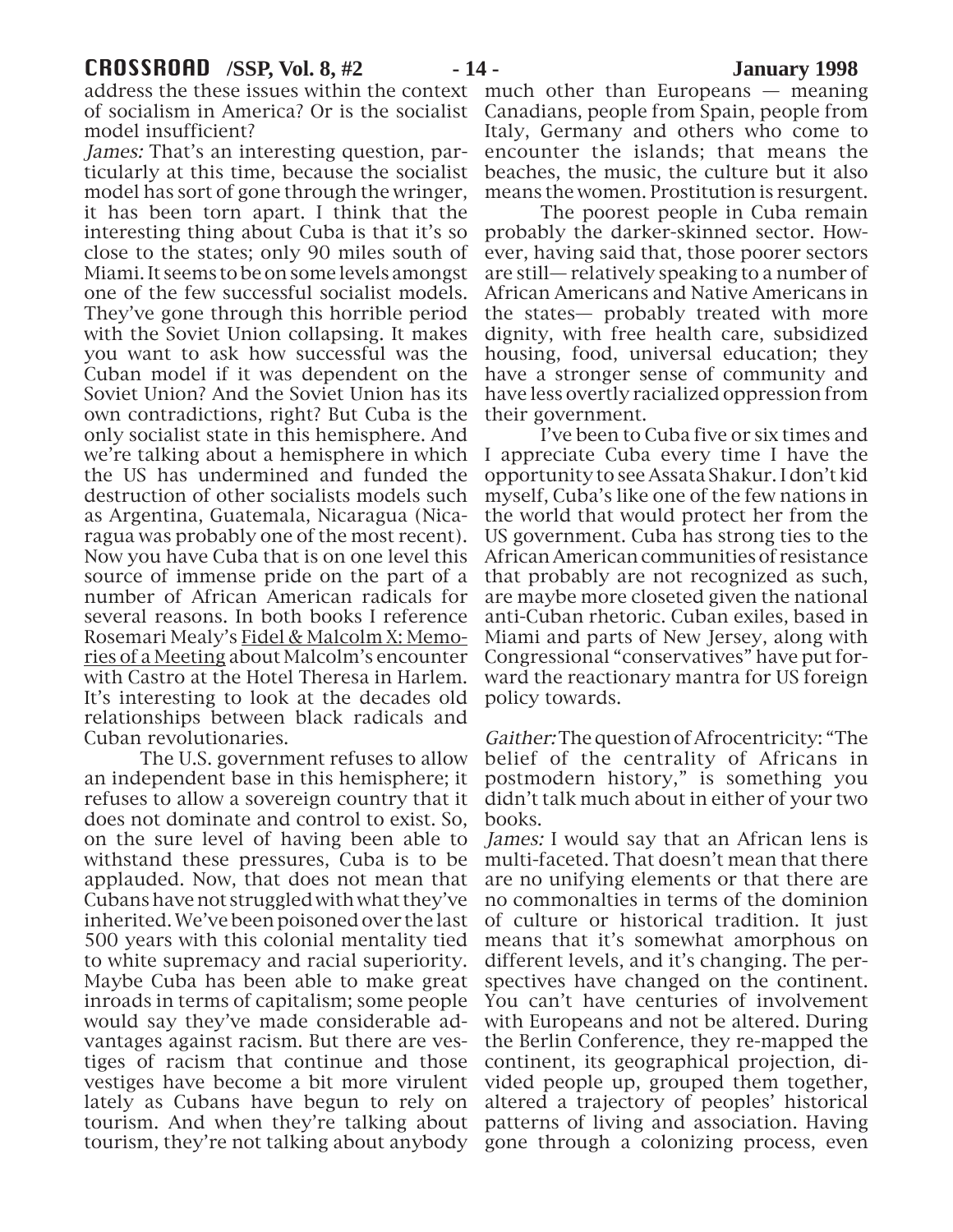(former) colonized and the (former) colonizer are transformed. So on the continent, in the diaspora, the Americas, the Caribbean, Latin America and Canada — what it means to be of African descent, what it means to be" black," is a multifaceted reality fed by many currents. If you're awake you recognize that one of those currents is a consciousness about sexism, class, the political economy of racism, the appropriation of culture, and neo-colonial hangovers in a so-called post colonial world. Another current stems from the ties to culture and community that all people have that resonate through family traditions, the oral traditions, through sensibility, through a sense of community and of integrity and values.

As Afrocentricity (in it's multiple forms) tries to codify all of that, it has an incredibly ambitious task. It's not always clear that progressive political agendas dealing with sexism, homophobia, and classism— are central within its most popular forms.

#### Gaither: The Million Man March?

James: I'm glad that you asked this question because it allows us to look at the issue of gender which for me is there all the time, even when I'm not talking directly about it. The Million Man March was interesting. There was this incredible controversy and split around gender politics in the Million Man March. Some of the discussions I found useful, others I felt were too simplistic and polarized.

I vividly remember the October 1995 forum that Manning Marable organized at Columbia University. I was in NYC at the time doing research at the Schomburg library in Harlem. Charlene Mitchell, whose political activism I write about in Transcending the Talented Tenth, was the only woman on a platform with about six speakers that included New York's Nation of Islam Minister Conrad Muhummad and journalist Don Rojas. Charlene was the only speaker to discuss the negative gender politics of the march and the long militant history of black women's leadership in liberation movements. Charlene is a radical activist in her sixties who organized in the civil rights,

after a liberating revolution, both the labor and antiwar movements; Conrad's in his thirties and, to my knowledge, has not participated in a mass protest movement. So, his response is to silence her or deligitimize her voice. He refers to her as "his mother." Supposedly this is a sign of respect for an elder, but his use of the term was very condescending and patronizing, with the implication that rational analysis existed for him as the young adult male and that for Charlene, there was the rocking chair. The most bizarre and perverse part of his rebuttal to Charlene Mitchell's criticisms of sexism in the organizing for the NOI-led march as counter to the history and reality of black political leadership was his use of women's activism in the civil rights movement.

> He goes into a description of the repression of civil rights activists, talking about Bull Conner, about the use of cattle prods and water hoses against black demonstrators. Racist violence was pervasive as was sexual violence. But Minister Conrad graphically and luridly sexualizes the violence: he describes police dogs jumping up and biting into the breasts of black women, white racist cops thrusting, cattle-prods up the vaginas of black women. Then after we're all shocked, but maybe not for the reasons he thinks, he says something like: "Well, maybe that's what Sister Charlene might want to happen to black women and girls, but that's not what I want."

> So, we, the audience, are supposed to understand that the only feminist on the platform wants to jeopardize black females' physical safety while the counter-feminist wants to protect us. The so-called female "need" for the black male protector legitimized patriarchal politics inside and outside the Million Man March. It was interesting to sit in the auditorium and hear a number of women cheer Minister Conrad (in hindsight, they could have been his family members) while hissing when Charlene debated him.

> That incident is illustrative of the pervasive and false notion that leadership is a male pursuit and that risk and confrontation with repressive state apparatus (the police, courts, military) is a male responsi-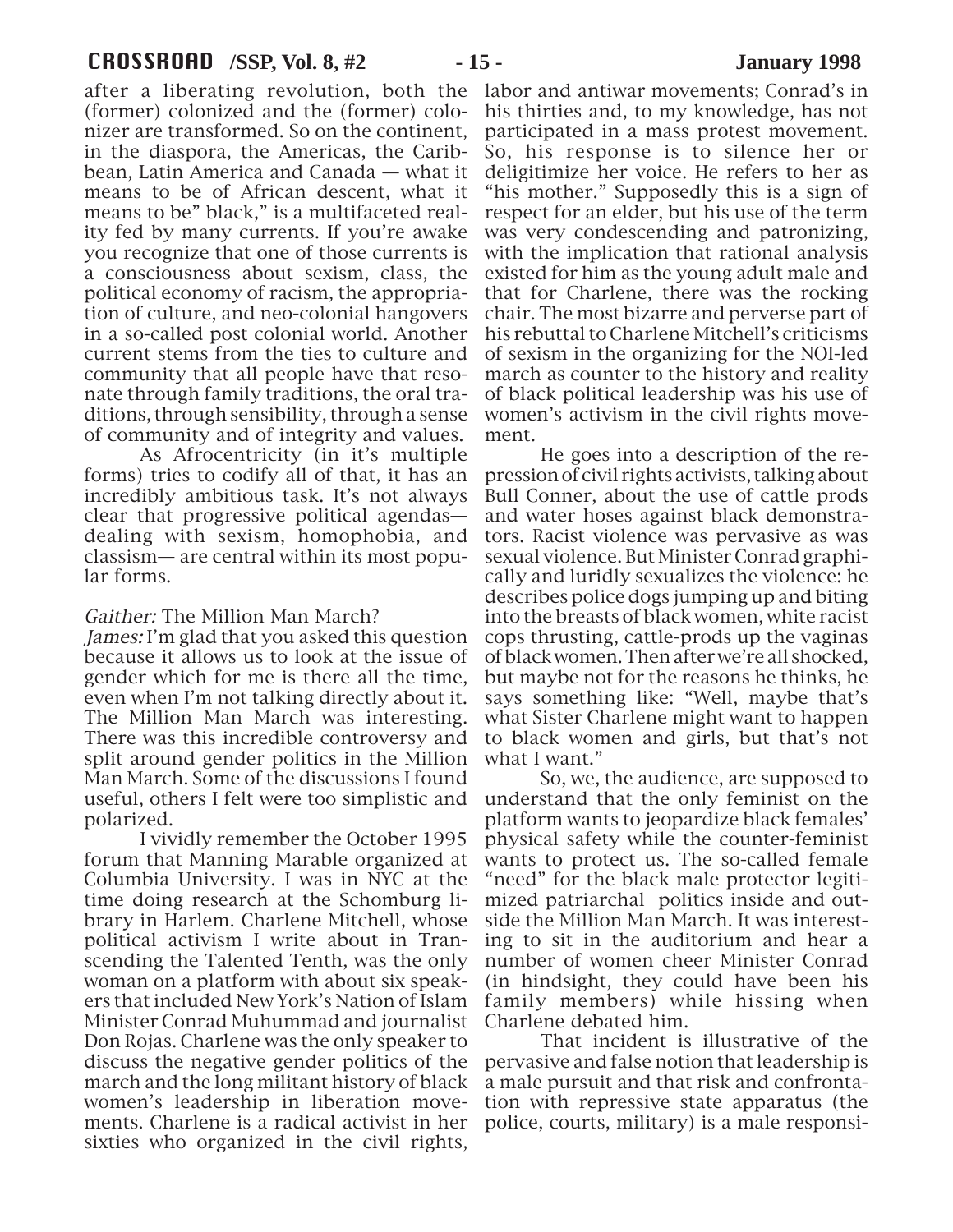#### CROSSROAD **/SSP, Vol. 8, #2 - 16 - January 1998**

bility. This is a romanticized superman approach to black struggle that depoliticizes and falsifies the specificity of mass, democratic movements. This debate shapes Transcending the Talented Tenth's strong message about the agency of black women radicals. If you want to be in the warrior mode, fine. I think that's absolutely essential for staying alive, at least in this country and culture. But often the conventional warrior mode fails to appreciate true warriors. Warriors are not determined by gender. It's a question of spirit and integrity, and speaking what's true regardless of the costs. On that panel about the Million Man March, the "truth" was warped around gender.

I did not fully support all feminist criticisms about the march. For example, the African American Agenda 2000 was formed largely by black women academics to critique the gender politics of the MMM. This female talented tenth offered some important insights but at the same time, it probably did not present a critique of race and class that led a number of African American, including black women, to support the march. Both groups raised questions about gender, struggle and radical politics for the 2lst century. I don't think either group has a critique of capitalism or "revolutionary" struggle, but that might be because neither group was revolutionary or even radical.

Gaither: Your work embodies the best in a great tradition of scholarship and activism. Transcending the Talented Tenth: Black Leaders and American Intellectuals provides an effective critique of the class problem and the responsibility and irresponsibility of black intellectual leadership. But it also imparts ideas on what must be done. Likewise, Resisting State Violence: Radicalism, Gender, & Race in US Culture is so important because it addresses many of the unresolved racial and gender problems within the context of racialized state violence. Was it necessary for you to address the issues separately, in two books? Are you addressing two different groups?

James: They're different books but not directed at different readers. Both aim to reach progressive, critical thinkers; both books analyze state racial and sexual politics and resistance to same. Several years ago, when I was at the History of Consciousness program (UC-Santa Cruz) on a postdoctoral fellowship, I was disturbed by what I felt was a low level of discourse around black politics and black intellectual life. Transcending The Talented Tenth was my response; it situates the radical work of historical figures such as W. E. B. Du Bois, Ida B. Wells-Barnett, Ella Baker, Paul Robeson with contemporary black progressives such as Toni Morrison, Manning Marable, Cornel West, bell hooks, Angela Davis and others. Looking at black political thought over the last century, I try to counter the sound bite approach to black intellectualism, which includes a denigration of black intellectualism, the masculinization of black leadership, and antiradicalism in black feminism. It's important to criticize black intellectuals; but the criticism is distorting if it doesn't encompass the full range of black intellectualism and its rich radical content. I'm writing about black intellectualism as I see its beauty, courage and vision at a time when the majority culture is interested in (or entertained by) black intellectualism, putting it on display. In writing the talented tenth book, I wanted to know: what about black women radicals?, what about communists? what about the limits of black feminism? what about antiradicalism? How do we critique black academics who redefine radicalism to be what they happen to be doing at the moment, which is usually (and sometimes necessarily in order to stay employed) their publishing careers? It is written as a conversation about black political thought with black people.

Resisting State Violence is not so much about the internal contradictions of the black elite and black intellectuals but about what's going on with U.S. foreign and domestic policies. At the same time that black intellectuals are criticizing each other in the press, we should be asking what's going on with the prison industry? what's taking place on death row? what invasion or contra war or narco-war has the U.S. funded? what cultural wars have been put in place by the media and how have they progressed? who paid for the terrorist group FRAPH (Front for the Advancement and Progress of Haiti) to kill and torture progressive Haitians in order to undermine independence? who is the U.S. now training in terror techniques at the School of the Americas at Fort Benning, Georgia?

Looking back at these two books, I have to ask the question: How come more black people aren't talking about these issues concerning state violence and its relationship to racial and sexual domination.

The problem for intellectuals who are primarily academics is that we're university employees. As an employee, you are supposed to conform to corporate culture, the business culture of academia, of publishing in the "right" places, of institutional loyalty. That means promoting on some levels the myth of the U.S. as civilized and supporting that image with your civility and "professionalism." You're allowed to go off during visceral "aberrations" such as the police acquittal in the Rodney King beating; or, for a number of whites, the O. J. Simpson verdict in the criminal trial. At these moments of outrage, many people spew forth anger but don't really analyze the ways in which corporate wealth, the prison industry, the police and politicians capitalize off of racist violence and sexual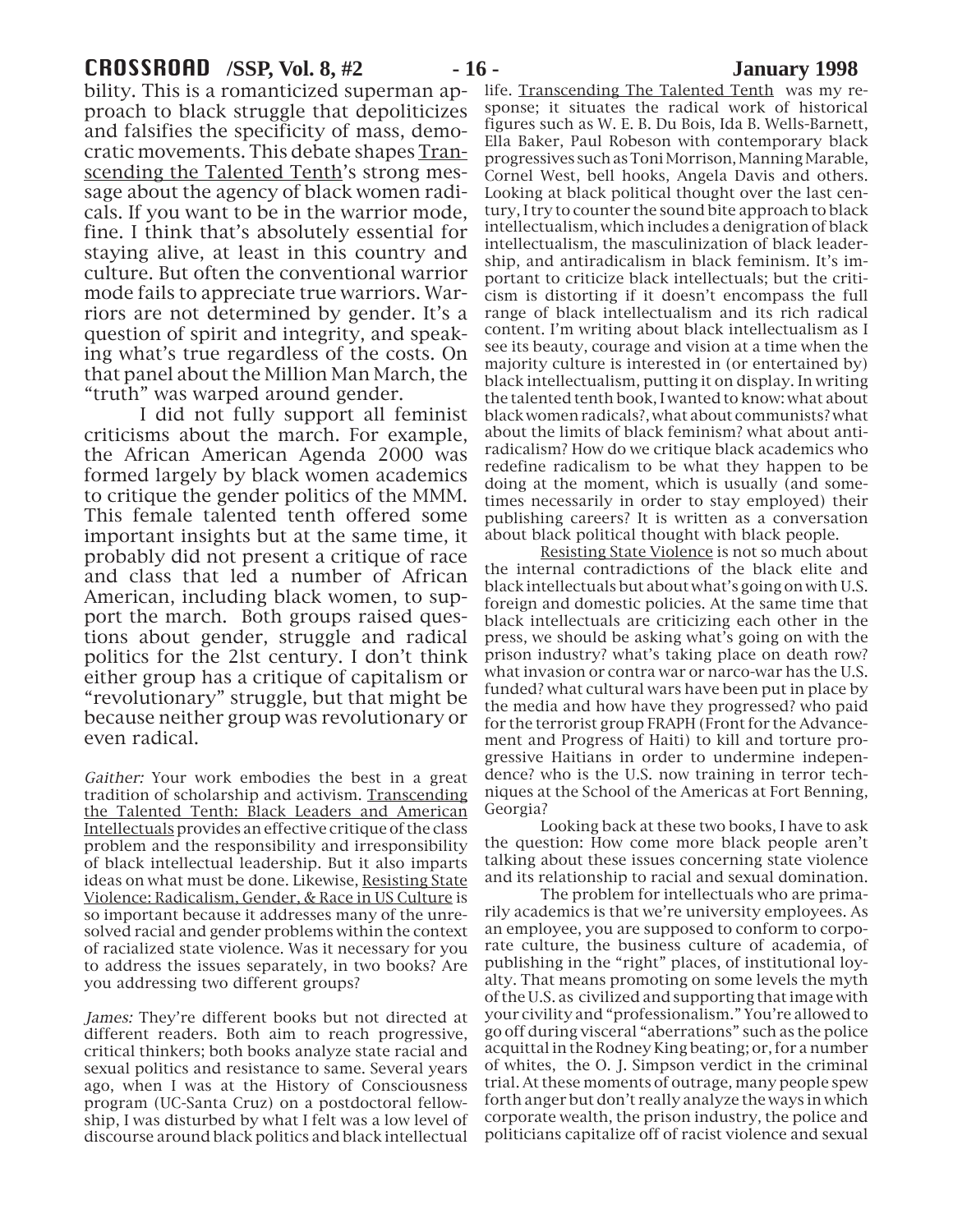oppression. For most "respectable" or at least "agreeable" academics (and nonacademics), if the emperor has no clothes, you don't call it out. Instead, you do your part in idealizing or acquiescing to this dysfunc-



tional democracy we inhabit. If you play your role, there are rewards. Some justify those rewards and benefits by being the "conscious" and the conscience of the nation; yet, what does it mean to call out deficiencies without some form of political activism and confrontation with the state.

Paradoxically, some want to be a truth teller who can still say, while introducing us to elites invested in economic exploitation, prison slave labor, and institutional racial and

sexual violence: "Oh, and by the way, this is my friend." I don't know what political friendship means for certain black elite leaders under current conditions. President Clinton has a strong record of promoting monopoly corporate capital while dismantling support systems for poor people, he is also credited with increasing incarceration rates for people of color and the police powers of the state. Yet, during his re-election campaign, Henry Louis Gates Jr., traveled to the White House with other culture-shapers to strategize on how to rehabilitate Clinton's image as a "friend" of African Americans and the working class. Later, Jesse Jackson hangs out with the right-wing, antiblack demagogue Newt Gingrich at Clinton's inauguration speech. Who's benefiting from these political friendships?

Systemic poverty, a racialized prison industry built on 1.5 million men and women laboring sometimes for .20 cents an hour in a nation's whose Constitution legalizes slave labor in prisons, the trivialization of sexual violence— these are all issues which black radicals and intellectuals are confronting. Both Transcending the Talented Tenth and Resisting State Violence examine those confrontations while highlighting feminist, antiracist contributions to a democratic society.

(reprinted with permission from The Gaither Reporter, a letter/journal whose mission is to provide analyses and dialogue on isues of importance surrounding the African American community; P.O. Box 262364, Houston, Texas 77027-2364; e-mail: largaither@aol.com; 713-633-5421)

Joy James teaches in the Department of Ethnic Studies at the University of Colorado, Boulder.

# On Male-Female Relations

Weapon of Theory was presented by Amilcar Cabral to the first Tricontinental Conference of the peoples of Asia, Africa and Latin America in Havana, Cuba, in January, 1966. he opened the presentation by acknowledging the durability and accomplishments of the Cuban Revolution, and declared his belief in Cuba's ability to withstand any counter-revolutionary blows thrown at it from the outside, or from inside Cuba itself. He then commented on the strides Cuba had made in creating:

... a new man, fully conscious of his national, continental, & international rights & duties. In every field of activity the Cuban people have made major progress...

(Amilcar Cabral, Revolution In Guinea, p. 90)

Not long ago, i would have read that and not given it a second thought. But second thoughts are realities now as a result of many "personal" and political experiences. The questions raised and the ideological struggle initiated by female comrads, has pushed me past some of the barriers and blindspots that had previously prevented me from questioning sexism in the movement. Criticisms made by Sisters which forced me to undergo severe self-criticism and changes in my practice and perception of male-female relations, the foundation of female oppression and exploitation, and the many forms they take in the world and in revolutionary formations.

The second thoughts center on the words "new man," "his" and "people."

It is all of the (Cuban) people who have made major progress in every field of activity. It is **all** of the (Cuban) people who must be conscious of their national, continental, and international rights and duties.

We must get away from the concept of a male-centered universe. The nation and the world are at all times the sum total of all children, women, and men.

Communism is not about the creation of the "new man" (and merely altering the phrase to "new men and women" doesn't really destroy the concept), nor is communism about the creation of a "new humanism". Communism for New Afrikans and for a majority of the world's peoples is about the creation of new **people.** Even more correctly, it's about the creation of new economic and ideological relations that will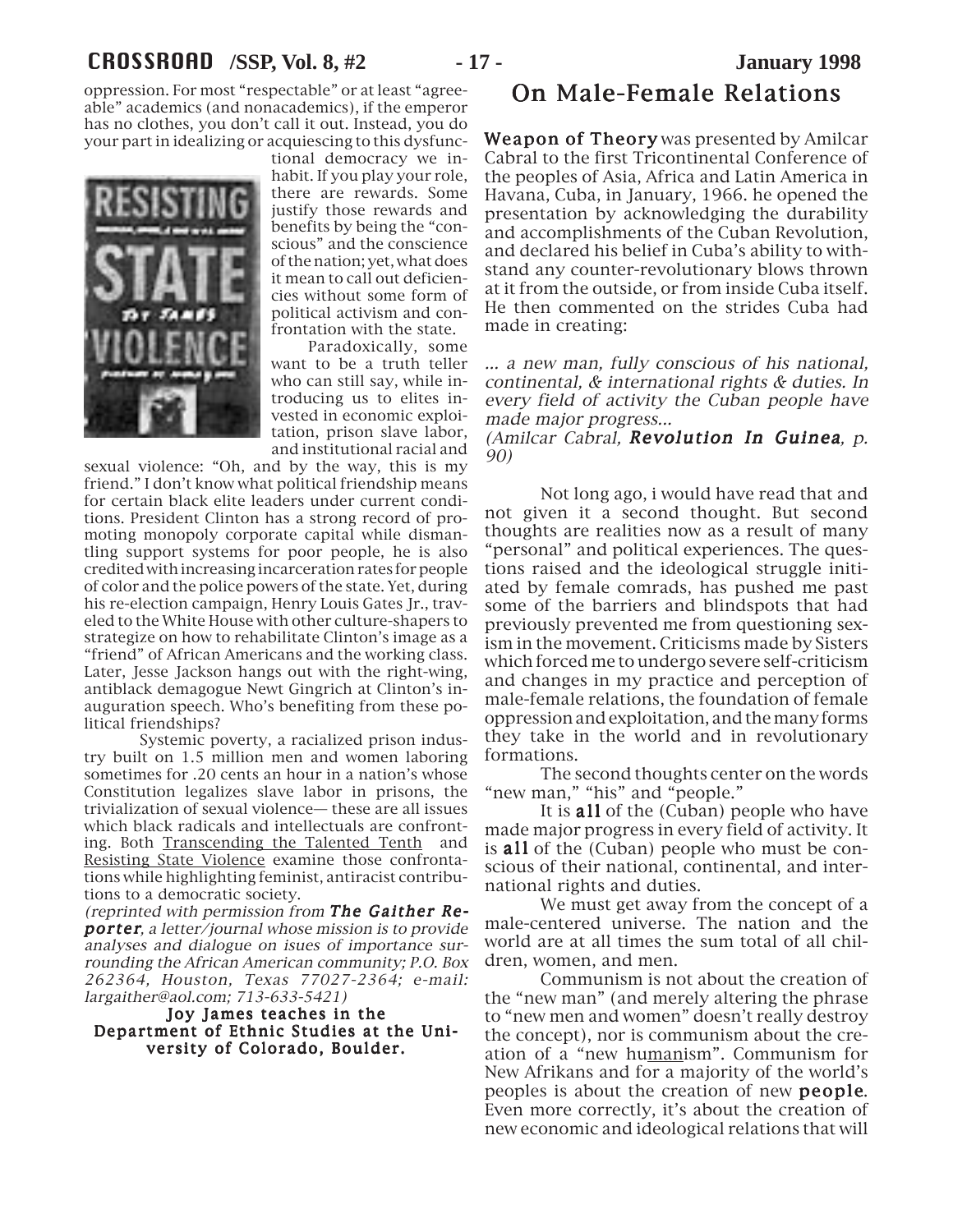give rise to material conditions that will allow **rial conditions** inside the nation, and these, in the practice of social relations absent sexual, class, or racial oppression and exploitation in any form.

We have a right and a  $duty$  to stop using words and phrases that perpetuate out-moded and backward ideas. Revolutionaries have a responsibility to destroy concepts that help to sustain and legitimize oppression, as well as a responsibility to create new words, phrases, and concepts that express new visions and exemplify new needs and interests.

Those who embrace the **nguzo saba** should also know their responsibility to move beyond a "value system" based solely on color. If We don't move beyond color, We don't move beyond amerikkka and the western world outlook.]

We should advance  $-$  in our political philosophy and propaganda, mass practice, and inner-party relations — the principle of active ideological struggle against all forms of sexism and male chauvinism, and the use of all practical means to prevent physical, psychological, social, political and economic oppression and exploitation of women — and children.

We should advance as a principle that women "take the lead" in the struggle against sexism and male chauvinism. No matter how sincere, principled, or well-intentioned Brothers may be, our perception of the oppression and exploitation of women (and children) will not be/is not sharp enough to allow for the practice and initiative required.

This is not to imply that Brothers should sit around waiting for Sisters to take the lead. It's to say that Sisters should not restrain themselves for fear of "alienating" Brothers, or for fear that their initiative will cause Brothers to force them out of particular organizations or out of the movement, or that their initiative in raising righteous criticisms and ideological struggle will in some way harm the movement. If some Brothers get rubbed the wrong way tough shit! Any organization that gets rubbed the wrong way doesn't deserve the contributions of Sisters, anyway. Any movement that allows Sisters to be forced out of it is already dying or dead.

No concept, idea, or form of practice falls from the sky or exists without connections to other forms of moving matter. There are reasons for sexist practices and male chauvinist ideas, and it's not always the appearance of such reasons that constitute their reality. **Ideas** and practices inside the nation are related to mate-

their turn, are related to material conditions which exist between the nation and the imperialist state. Overturning sexism and male chauvinism inside the nation goes hand in hand with resolving the contradiction between imperialism and national liberation.

But it's not a matter of waiting until the nation has won independence before We attack incorrect ideas and practices inside the nation. **People's War** is not only waged against an external oppressive force, it's also a war waged against internal enemies — both physical and ideological enemies. The struggle to destroy imperialist property relations is simultaneously a struggle to destroy relations of male domination and exploitation, male chauvinism and sexism.

Our focus has to shift from the **effects** of male chauvinism to its **causes**, as We search for solutions to problems of "survival" and national liberation revolution. That is, at present, We tend to focus on problems such as abortion, child and spouse abuse, female-headed households, etc., totally within the framework of the concepts, values, definitions and goals established by the oppressor nation and a eurocentric/bourgeois outlook.

It's hard to establish new concepts, values, definitions and goals, because We don't have (adequate) models. But some of the best help comes from the past, and from an understanding of the causes for the present set of conditions.

Put another way, Brothers and Sisters are running around trying to find a solution to "male-female relations" within the framework of capitalist relations, when it is these very relations which cause and maintain male chauvinism and all forms of unequal and oppressive relations both inside the nation and between the nation and the imperialist state.

The struggle against sexism and male chauvinism is the struggle for national liberation and socialist reconstruction.

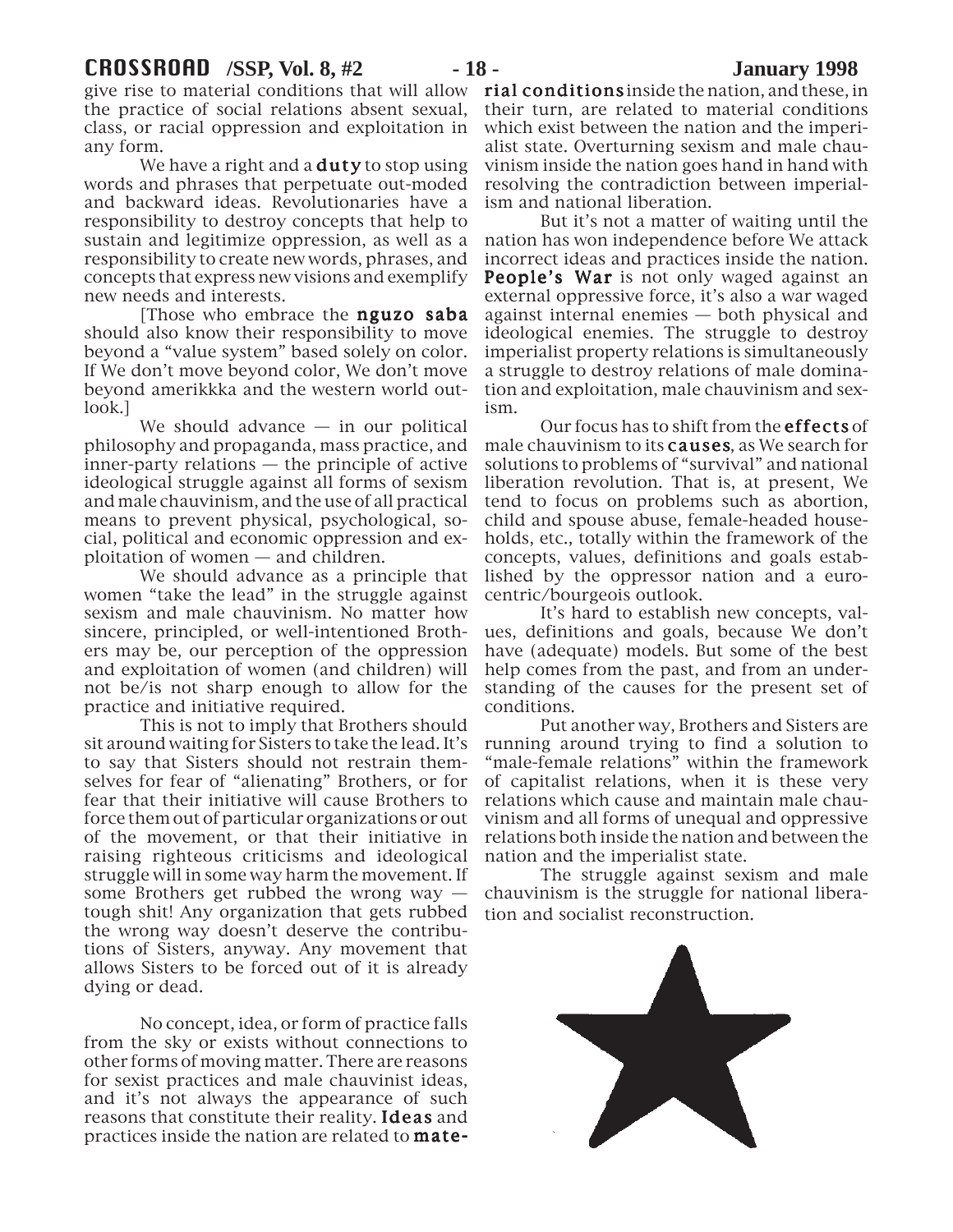# CROSSROAD **/SSP, Vol. 8, #2 - 19 - January 1998** geronimo ji Jaga Speaks

(These are excerpts from remarks made by geronimo at a July 26, 1997 "Welcome home" rally in Los Angeles after his release from prison)

Amandla! Free the Land! Revolution! Freedom! Uhuru Sasa — that means, Freedom Now! We come together as a united nation to fight against our problem. We're Africans, We can do anything. i want to give props to all our queens in struggle, and to my family, and to y'all, my extended family who sustained me through the years with your support. i've been out of the penitentiary a little over a month and a half, and i'm trying to adopt to y'all's way of living, but 27 years, it's a lot different. You know i'm not used to speaking. Most of you who knew me back then saw me on the streets, patrolling these police, trying to bring a message that We're ready to die for what We believe in. Now you all are trying to make a speaker out of me.

And i want to talk with y'all, because We got some ideas. i'm looking at you all. He was in Folsom with me, he was in Quentin, he was in Soledad with me. She used to help me feed the kids. We patrolled the police at night, and in the morning We were there to feed the children. Because that's something that's very important to understand — our struggle was based on love! That's what made us so strong, because love is the strongest force there is! We were so in love with our young children that We were ready to take bullets for them, We were ready to die for them.

But while We were keeping the police off our children, We were spoiling them. People said to me in the pen, look at them now, they're spoiled; they don't respect their elders, they don't respect the women, they don't respect themselves, they're listening to the police. You hear this crack shit is coming from the CIA, and yet you're still doing it! What the hell is going on?!

So We didn't realize that while We were giving our lives protecting the children, feeding you all, going without eating, We didn't realize that We were spoiling you. Then when you come in the pen, you get discipline. What We need is to discipline

ourselves. We need youngsters to understand that real war ain't no joke. A lot of people are talking bulljive and We don't want to hear it, because We've got to be serious about putting together the kind of forces it's going to require to liberate our nation!

i've been to DC, i've been to Philly, to New York, Atlanta, New Orleans; ain't been yet to Dallas or Houston — cities where We had Black Panthers. They're just like this; everyone is so receptive, not so much to geronimo, because We don't deal with personalities; everyone is receptive to the principle of revolution right now. So what do We do about that? There are certain principles We maintained for years in prison; and out here on the streets, with people that continued to struggle, the Malcolm X Grassroots Movement, the Nation of Islam, all of the groups that have been real in carrying on what We started. i cannot salute you enough, because i know the pressures that have been applied upon you.

In warfare, you have to know your enemy. Until you understand what your enemy is , you'll be killing the wrong person. If a guy sics a killer dog on you, a pack of dogs, you're going to defend yourself; but you don't turn around the rest of your life hating those dogs, going, "i'm gonna kill those dogs," and your whole life is consumed with those poor dogs, who only did what they were told to do. You have to know who your enemy is. Your enemy is not the dogs; your enemy is the pigs, the pigs sent the dogs! You take the dogs and put them in your column. You give them some meat, and you turn them and you out them over there, and you get at the pigs; you get at the real enemy.

But it's not easy to know who the real enemy is when you're embroiled in a psychological war. In a psychological war, everything is a lie. It's based on deception. You have various forms of war. We conducted armed struggle on these streets. Walter Pope, John Carr, Saundra Redd [ed. note: geronimo's first wife, apparently killed in internecine fighting fomented by  $CONTELPRO$ ] — i can name many brothers and sisters who lost their lives conducting armed struggle.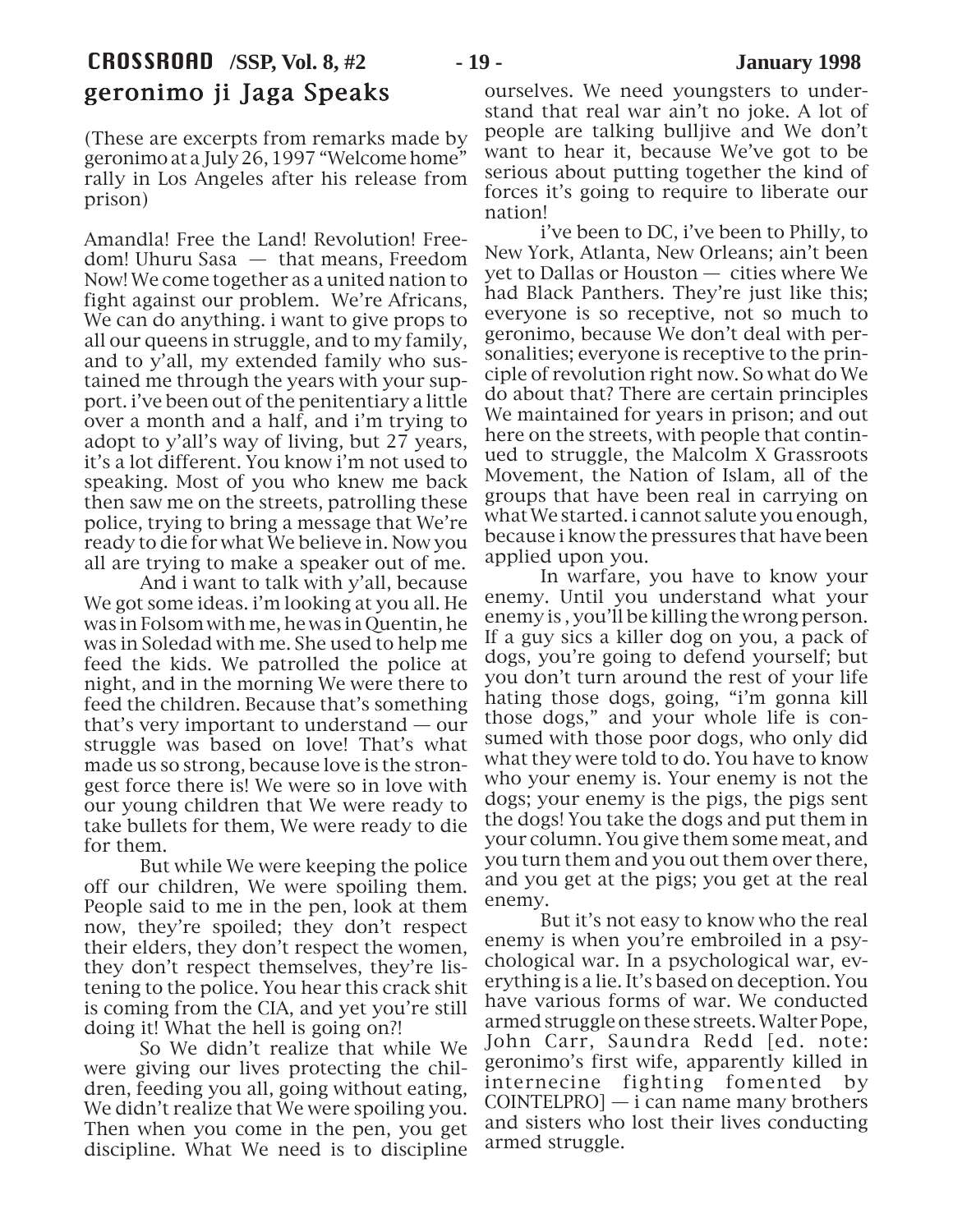#### CROSSROAD **/SSP, Vol. 8, #2 - 20 - January 1998**

defensive struggle, and understood who the real enemy is and how he's coming at you. Right now, and for decades, the enemy has been defeating us through psychological warfare.

He's been tricking you, making you hate each other, making you turn on your brother, your mama, your own family. He's been doing through the media, through all sorts of avenues, and you've got to get hip to it. Lies, deception, gossip, slander, all this has been generated in the same place the crack is being generated — right in Langley, Virginia.

They come at you with the crack you know, that's chemical warfare; AIDS that's biological warfare. You have to understand the various forms of warfare by first understanding your enemy, who would stoop that low. They talk about Saddam Hussein — they've been practicing chemical and biological warfare for decades. Look at what happened at Tuskegee; look at what happened in San Francisco in the 60's [Army germ warfare experiments ed].

People of my generation know this, but our youngsters don't know this. We're not passing it along to them. You may say, "they never listen." No, they will listen, they do want to learn. We have to take the time. We have to take measures to get across to them, because that's the future, that's who the enemy is targeting; they're targeting our young soldier class.

i've been studying war for years that's why they hate me. All these brothers you see around here patrolled the police. geronimo didn't start the Panthers in L.A. i'm from the South; Bunchy Carter started the Black Panthers in L.A. Geronimo is not the longest held political prisoner from the Black Panthers. Romaine Chip Fitzgerald, who's still in prison, is the longest held political prisoner in those prisons. i don't want to take credit away from any of these brothers and sisters who fought and died before i came here.

i was in Viet Nam while they were getting killed out here on Montclair and Adams. i came here to help educate and to teach military tactics to the L.A. Panthers,

We conducted conventional struggle, the San Francisco Panthers, the New York Panthers, the Chicago Panthers, all through the South where i came from, New Orleans, Dallas, Houston ... and i've got to go back to all those places, where they say "you are our homeboy," like i am a homeboy here....

> i was in New York, with the New York Panthers, and i said, come in here and let's talk about what is going on. I said, "There is no unity here." They were beautiful brothers, but they allowed a rumor to divide them. i did 27 years, and here it's 1997, and



they are still allowing COINTELPRO type shit to do this? No, We understand better now. We can't let this happen. We have to set the example. We learn from our mistakes.

COINTELPRO wasn't no joke. They killed brothers. Putting us in prison ain't nothing. They took lives. They took Bunchy's life. They took Redd's life, Huey's life, my boy Fred Hampton's life, and i could name and name and name. They made us tell our sister Assata, "Well, We can get you out of this prison, but We have to get you out of the country for a while." We have to decriminalize all that, so Assata, and all those beautiful sisters, can come back not as criminals, but as heroes. Assata is a hero! Nehanda is a hero!

How are We going to do this? People who have done time say, what is the solution? We can't restrict the legal process within the confines of a foreign government — the United States — who are the descendants of our former slave masters. They're not our presidents, our Supreme Courts.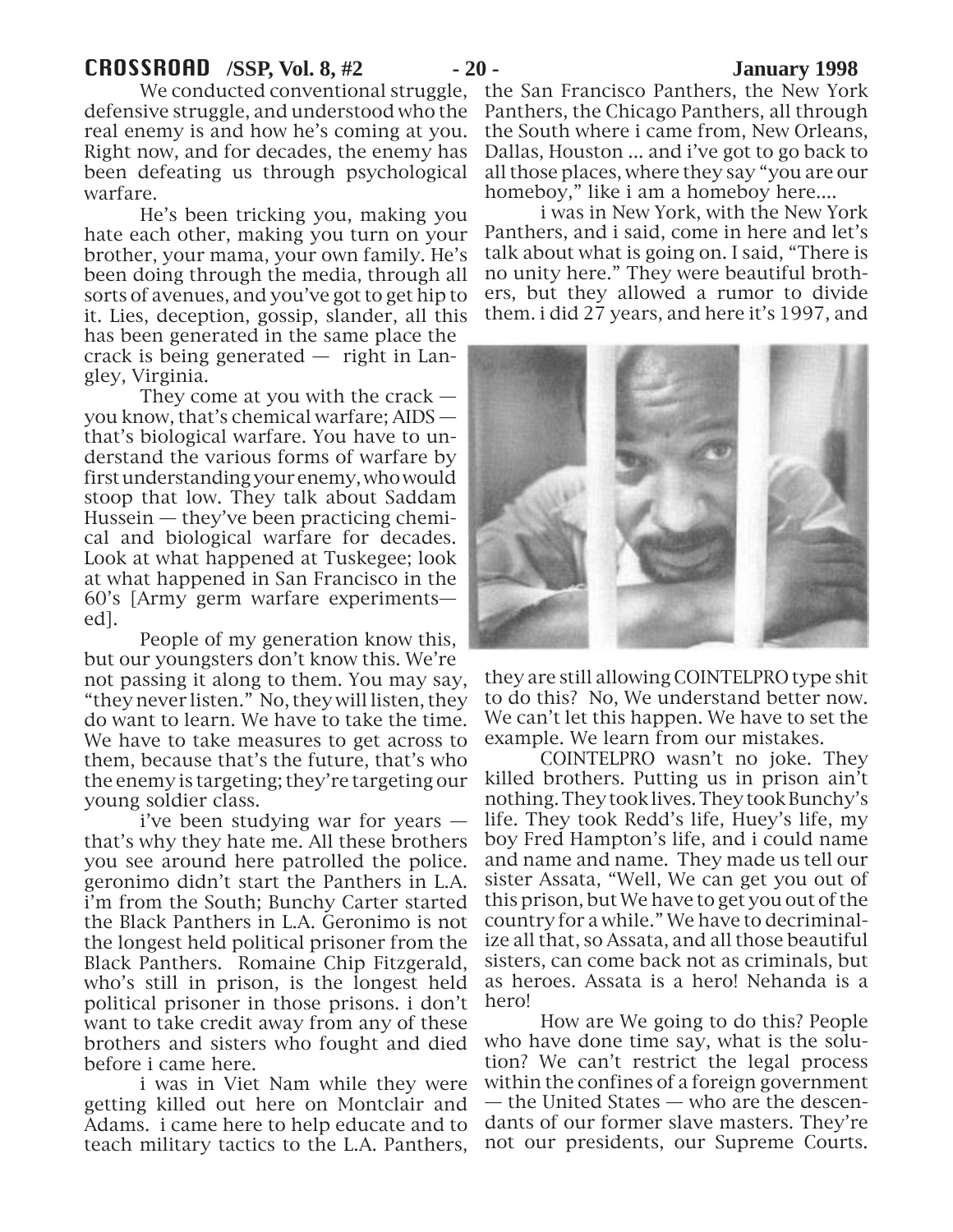That's bull jive. That's been imposed on us! Our solution is to organize our nation! It's the same message that Marcus Garvey gave our people in the 20's; it's the same message that Malik el Hajj Shabazz carried on, and that We're still carrying on today. And it's a shame that We haven't done it yet. We thought We'd go into the next millennium as a free nation.

We have almost 50 million people; that would make us the ninth most populous nation. We have now almost \$600 billion going through our nation every year, that would rank us i think the fifth richest nation. We have the doctors, We have the professors, the technicians, We have everything! And We still don't call ourselves a nation. That's a damn shame.

i can't tell no gang member to respect you when you turn around and bow down to the same sons of bitches that put our ancestors into slavery, and call them our leaders. i'm sorry, i don't mean no disrespect to our elders and our sisters when i use those extreme words. But i want to drive the point home. After 27 years, how in hell We ain't free? We ain't got our own institutions, our own schools, our own doctors. When i went into the pen, there was a debate between integration and liberation. What did integration get us? Things are worse now than ever for most of our people. The proof of a theory is in the social practice. Liberation is the solution!

i tell them in the pen, "You want to sell drugs? When We liberate, i'm going to give you all the pharmaceutical companies. You all can make all the drugs you want, and you'll own the drug companies." You ask, do We really want to do that? Sure, because i know those brothers aren't going to put those drugs into their children. They'll see them as being medicinal like our ancestors did, as something from the spirit, as Imhotep tried to teach us thousands of years ago. We're going to turn it around and the brother and sister on the street selling that shit, We're going to put them in charge of the medicine. Don't put them in jail. Don't put anybody in jail! We shouldn't have any jails.

i don't do a lot of talking. i back up what i say. i want to bring out what some of the brothers told me in the pen, Mutulu in bringing that about, and getting us to

Shakur, Sekou Odinga, (other) Black Liberation Army soldiers; when they were busted, they told the pigs, "i am a soldier, this is my name, my rank, my serial number, and that's all you get." And they're still in jail today, even though they said everything that was required of them by the Geneva Accords, if you are arrested in a war, an insurrection. The U.S. does not recognize us as prisoners of war, and We have to make them. That's a reality. We are at war. Every time a soldier stands up in that war to defend you, if he is attacked, he is supposed to be attacked... We die for our people. We can do 27 years for our people and not come out and ask for nothing. Our struggle is for the liberation of our people, not to be treated Well in the prisons.

Prisons are only a small part of our struggle for liberation. There's other issues, crack in our streets, disrespect for our elders. We used to be able to walk down these streets, old folks 60-70 years old, at night, safely. You let anybody mess with them, We would have got them; if We couldn't have got them, some of the Muslims would have got them, or some of the US people would have, or the APP.

There's a difference now — they made you hate each other. We went through hell coming up from Louisiana, where they called you colored, Negroes; Kwame Toure, known then as Stokely Carmichael, Kathleen Cleaver, Rap Brown, struggled so hard to make you all understand, that We Were no longer Negroes, or colored, We were Black, and they called it the Black Power movement. Now, this is 1997, and We've grown, We've matured, and through those years some of the greatest minds among us have resolved that We have to cease calling ourselves by an adjective, Black, and We have to be called by a noun, Africans.

We have to get away from shame and fear, and be proud to call ourselves Africans, where life began, where everything evolved from. So We are Africans and We call ourselves New Afrikans, to distinguish ourselves from the mama-land, so this is the new term to identify our nation — New Afrika. Imari Obadele, Chokwe Lumumba, Dr. Mutulu Shakur, were very instrumental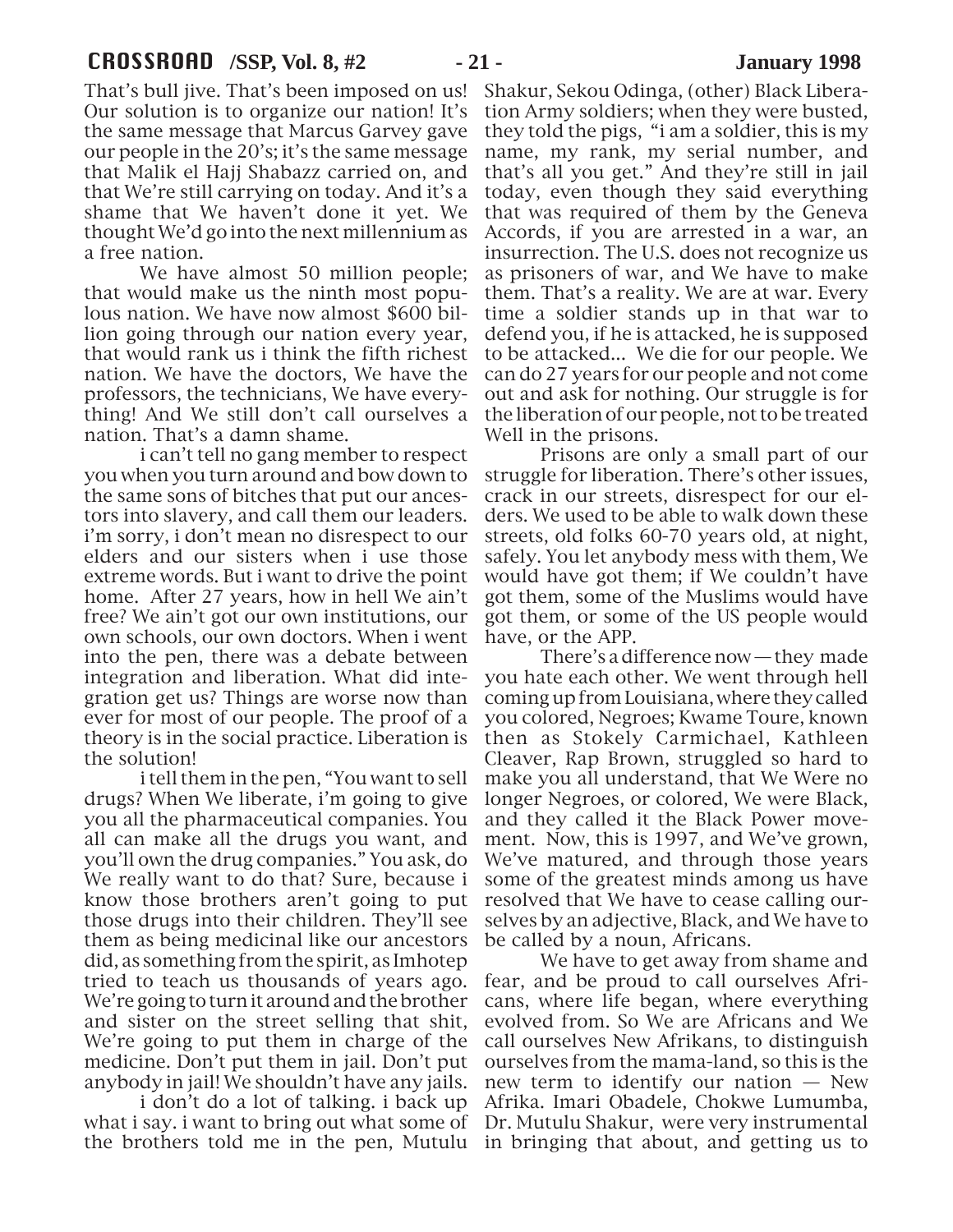## CROSSROAD **/SSP, Vol. 8, #2 - 22 - January 1998**

understand ourselves, because just like We fore We are; We are, therefore i am. The have to understand our enemy, We also have to understand ourselves. So that selfidentification is very important. It goes into our historical personality, based upon our Africanity. It's not based on European-ness, other than this intrusion by slavery.

When you carry on the legacy of the slave-master, your doing our movement a great disservice. You turn around and give your child the name of this dog that raped your grandmother, you're giving that child an evil spirit. That's what our ancestors taught us, the power of nommo, the word. You're cursing those children. When they grow up, they may have a first name, Jamal, and the last name of someone who participated in slavery — that won't work. They're going to have that divided conscience, that social schizophrenia that you see so prevalent among us, because We are too scared to embrace our ancestry fully, to change both our names and give that legacy to our children so they can carry it on, and not the legacy of our slave-masters.

What a lot of the youngsters tell me is that when their elders did take time with them, they were giving them stuff that didn't make sense. So, you older brothers and sisters, when i say take time with the youngsters, you better give them the real, you better study yourself, come to these meetings, contact somebody and get the knowledge so you can pass it on properly.

Back then, Bunchy and them had to deal with the gangs and gangsters, to change the gangster mentality to a revolutionary mentality. And a lot We can't talk about. We have learned that in the 60's, We ran our mouths a little too much about certain things — but the word will be given to develop certain functions, not because i'm out of prison, but because it's a new trend, a new effort all throughout the country to liberate people, not only in the prison behind the walls, but in prisons on the other side of the walls. The coming together is sincere, because We know now who We can trust, and We now know who We cannot.

And We cannot do it without you. We understand ourselves as you all; you all understand yourselves as us. We can't see each other as anything apart  $-$  I am, there-

contradictions people see, with people who are in different organizations, have to be understood  $-$  don't listen to gossip, rumors, one of our greatest enemies. Hitler started that  $-$  or it goes back to Sun Tzu  $-$ Hitler and Mussolini would send agents to mingle with the population, and they would tell the population that Malcolm X was no good, Elijah Muhammad did thus and so, and they got us killing each other. Among our people, i'm sorry to say, it works more often than not. We have to stop being so eager to hate each other. When We brought in the Black Power movement in the 60's, that was based on love. They said black was ugly; We said Black was beautiful. We began to define our own reality.

When We said Black was beautiful, you would not believe the pride and dignity that swept through our nation. That scared them more than anything. They knew of all the guns, all the breakfast programs, all the rhetoric, nothing hurt them more than Black people loving each other.

Now, when i went in the pen, i leave the streets, Black was still beautiful. I come back, Blacks hate each other  $-$  that trips me out. We even allowed them to come present the old European image  $-$  if you don't look like the white man, the white woman, you're ugly. We had made the Black woman, the Black man the standard of beauty. They put a lot of money into promoting that image.

When i left the streets in the 60's, you could ask anybody, We loved each other. So, We had problems — We struggled to resolve those problems. But our main contradiction was with the man. Now our contradictions are among ourselves. We didn't know L.A. to be all these sets fighting with each other. i don't even want to repeat these things, because it sounds rhetorical. People ask what you did in the 60's about drugs in the community? We shot and We killed drug dealers. i'm not copping to no crime. Those old dope dealers in the past, they didn't use their product, they had clear heads. First, We would go talk to them. We Weren't trying to compete in no drug world, take their sack and make more money. We would take the dope — it was heroin back then — and We would flush it. But the ones who didn't agree to the principles that We were trying to lay down, that the community had agreed to, they were smoked. i'm sorry, but that's the reality of it. i'm not saying We're going to come out here and smoke nobody. But We had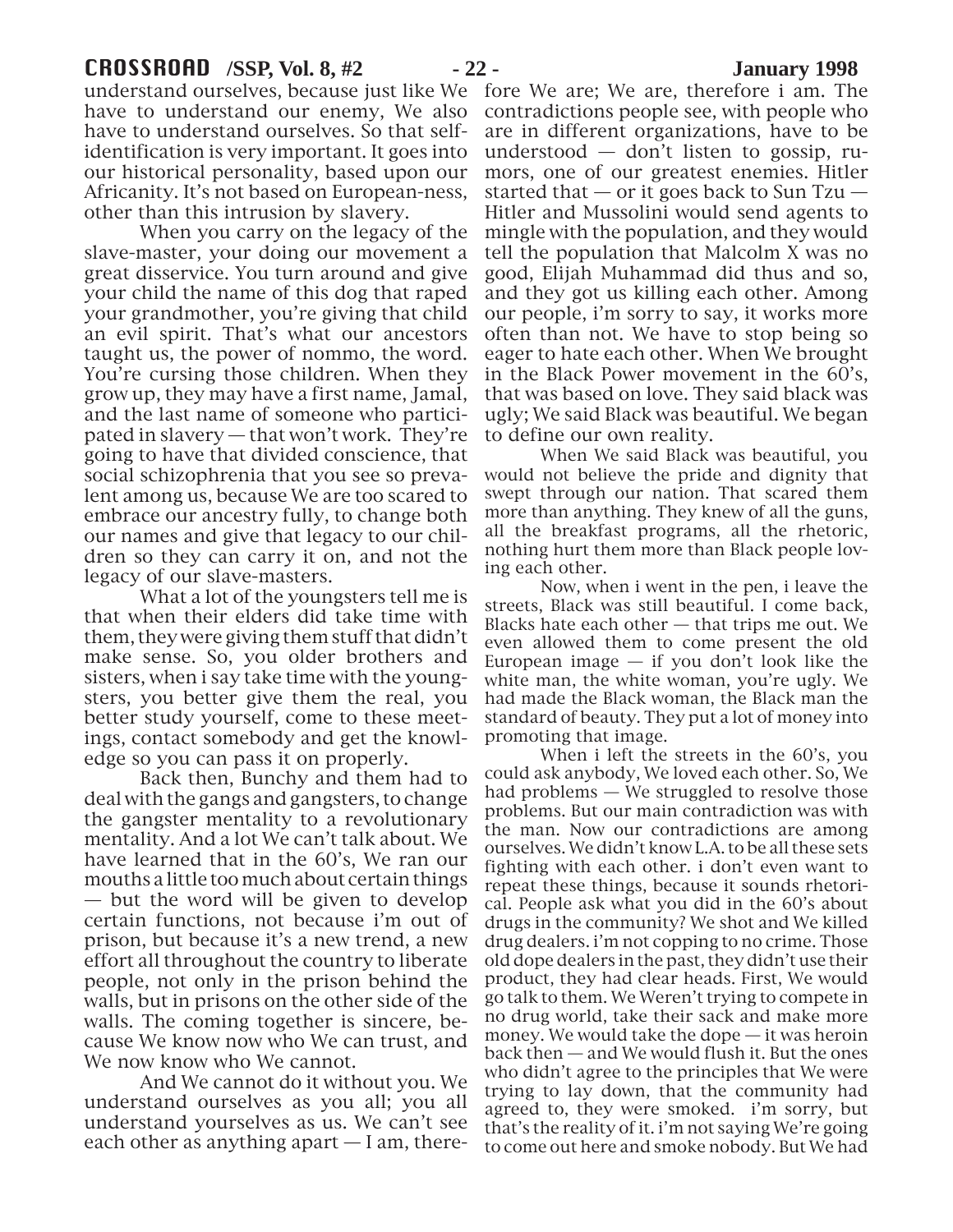### CROSSROAD **/SSP, Vol. 8, #2 - 23 - January 1998**

to live our lives for the revolution, but I'll be relaxing in a chair with a pleasant look on her damned, if I'm going to die, that I'm going to leave you selling crack to my kids; you're going first! You all know where dope comes from and I can't say enough for the courage of sister Maxine for confronting them  $-$  the C.I.A. We were telling you for years from Folsom, from Q, from Death Row, but the bourgeois people get a little money, they don't want to listen. But now you're forced to listen—because it's affecting your family, your brother, your sister.

We've got a program that doesn't have a contradiction with any Black organization that's struggling. If you have contradictions, We have to resolve them. You've got to struggle and avoid vendettas. That can be handled. We have to regain the spirit of unity before We enter the 21st Century. It's a shame if We enter the next century still calling Bill Clinton our leader—it's a shame to Bunchy and to everyone who gave their lives for freedom.

We can't deal with personalities. We've got to deal with principles. We don't care about capitalism, We care about freedom. You have people pimping the revolution. Not once did the Black Panthers accept a dollar from the federal  $g$ overnment  $-$  and they came with big money. They were offering billions of dollars and We would say, get your ass out of the office. I have never talked to the  $FBI - I'm$  too busy talking to my nation...(end)

Geronimo's speech Went on for almost two hours. His speech, along with remarks by dozens of supporters to a crowd of several thousand people at Leimert Park in Los Angeles, is available on videotape for \$10 from: JusticeVision, 1425 West 12th St. #262, L. A., CA, 90015; 213-747-6345.

reprinted from Turning The Tide, (Fall 1997 vol. 10 #3), published by PART (People Against Racist Terror); PO Box 1055; Culver City CA 90232-1055;310-288-5003;e:mail: mnovickttt@igc.org. \*\*\*\*\*\*\*\*\*\*\*\*\*\*\*\*\*\*\*\*\*\*\*\*\*\*\*\*\*\*\*\*\*\*\*\*\*\*\*\*\*\*\*\*\*\*\*\*\*

## On Violence Against Women Michael McCoy

Several weeks ago while rummaging through a pile of news papers, i spotted a copy of the DAILY TIMES. As with most papers that catch my attention, i leafed through it searching the columes for some worthwhile article to clip and pass on. Half way through the paper i noticed a picture of a young teen-age Sister

face. Inwardly, i smiled, wondering what joys life could offer her at such a young and tender age. As i glanced up to learn more about her, a big bold caption read: "RAPE PROBE PROTESTED. BLACKS SEEK A SPECIAL D.A." i felt both anguish and hatred as i read of her rape by six hooded klansmen who, after they used her, left "KKK" marks etched in her chest with a piece of charcoal. Tawana Brawley was found four days later in a dazed state trembling inside of a large plastic bag. Excrement was spread over her body. As of December 6, Tawana was unable to walk and had difficulty talking. It is my hope that she will recover soon.

Unfortunately, there seems to be no letup on such acts of brutality. The U.S. has a longstanding history of violence against women - particularly "Third World women". Just the other day i read an article in BY ANY MEANS NECES-SARY on "Violence Against New Afrikan Women." The author, Safiya Omari, told of how New Afrikan womens' unborn babies were often ripped from their stomachs by the slave planter in an effort to terrorize them into submission. Indeed, as Sister Safiya told, our oppressor has been persistent in their attempts to crush the fighting spirit of New Afrikan women.

Rape is not the only form of violence against women. It is perhaps the most extreme; but sterilization, wife battering, psychological abuse, and incest, are all forms of violence against women that can be as devastating as rape.

Are men who commit rape born criminals? Do they come into the world with a primordial obsession for power that cannot be satisfied unless they rape women into submission? Are all pre-existing societies characterized by a battle of the sexes because of the male desire for power?

In ancient societies the relationship between sexual oppression and violence, so familiar today, was unknown. By comparison with milleniums of social evolution, male supremacy may therefore have existed in only a small fraction of social history. So what, then, was responsible for the emergence of sexual violence against women?

According to Evelyn Reed, Julia Schwendinger, Afonja Simi and a number of other revolutionary writers, rape occurred under historical-social conditions where exploitive class societies appear. With the break-up of communal societies along militarist lines, the drive to raid neighboring villages for wealth subverted the leading role of women in society. The rise of private property and exploitive class